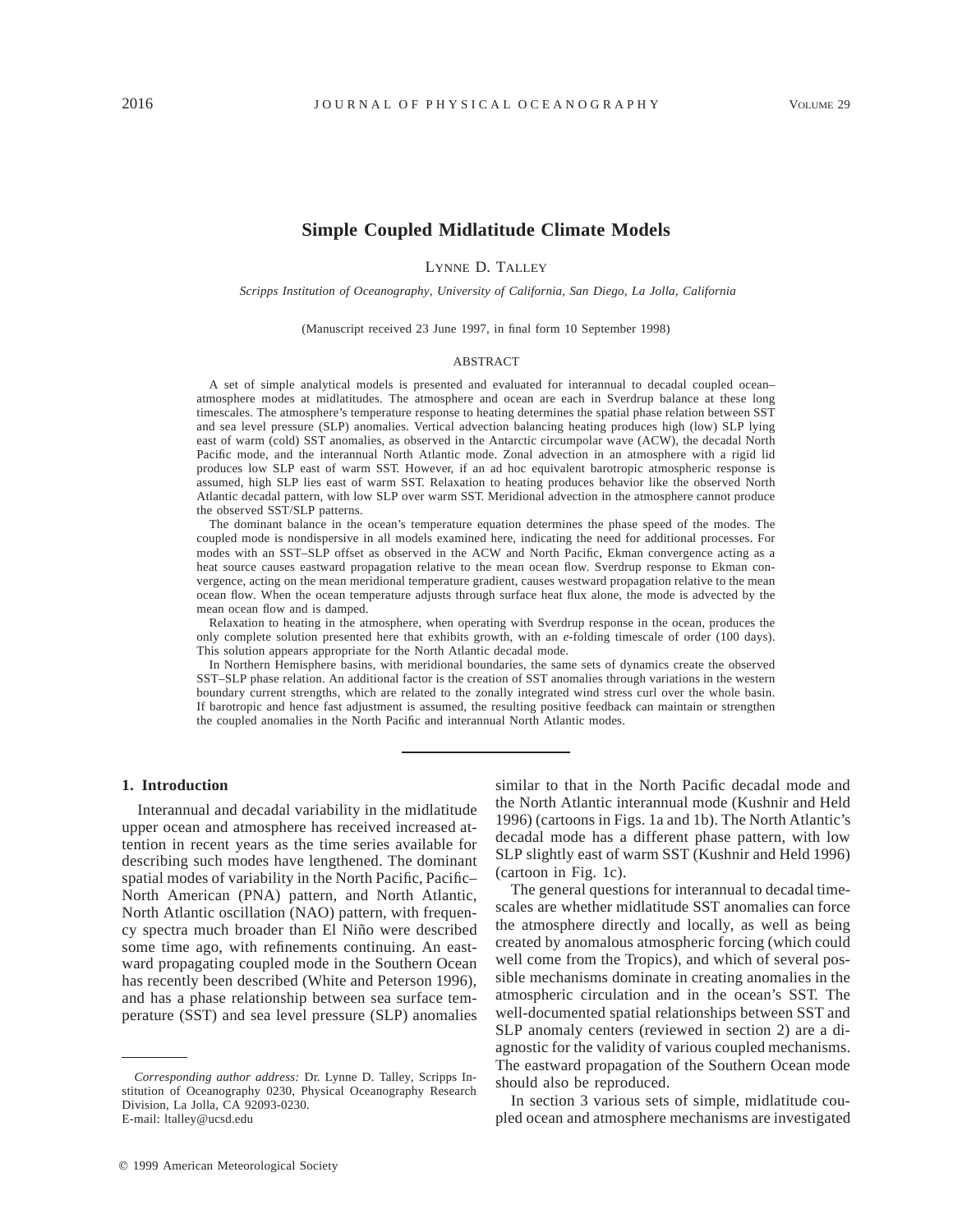

**B)** North Pacific Decadal and **North Atlantic Interannual** 



# C) North Atlantic Decadal



FIG. 1. Schematic of SST and SLP anomalies in the (a) the Southern Ocean, and (b) a Northern Hemisphere (NH) basin, based on White and Peterson (1996) for the Southern Hemisphere (SH) and many sources for the NH (e.g., Tanimoto et al. 1993; Palmer and Sun 1985; Pitcher et al. 1988; Kushnir 1994). The schematic mean ocean circulation is shown in wide black contours (Antarctic Circumpolar Current in the Southern Ocean and subtropical/subpolar gyres in the NH). SST anomalies are shown in red (warm) and blue (cold). SLP anomalies are shown in green (high) and orange (low). The example selected for (b) is high SST in the western boundary region ringed by cold SST, which induces high SLP centered in the basin, and is applicable to the North Pacific decadal and the North Atlantic interannual modes.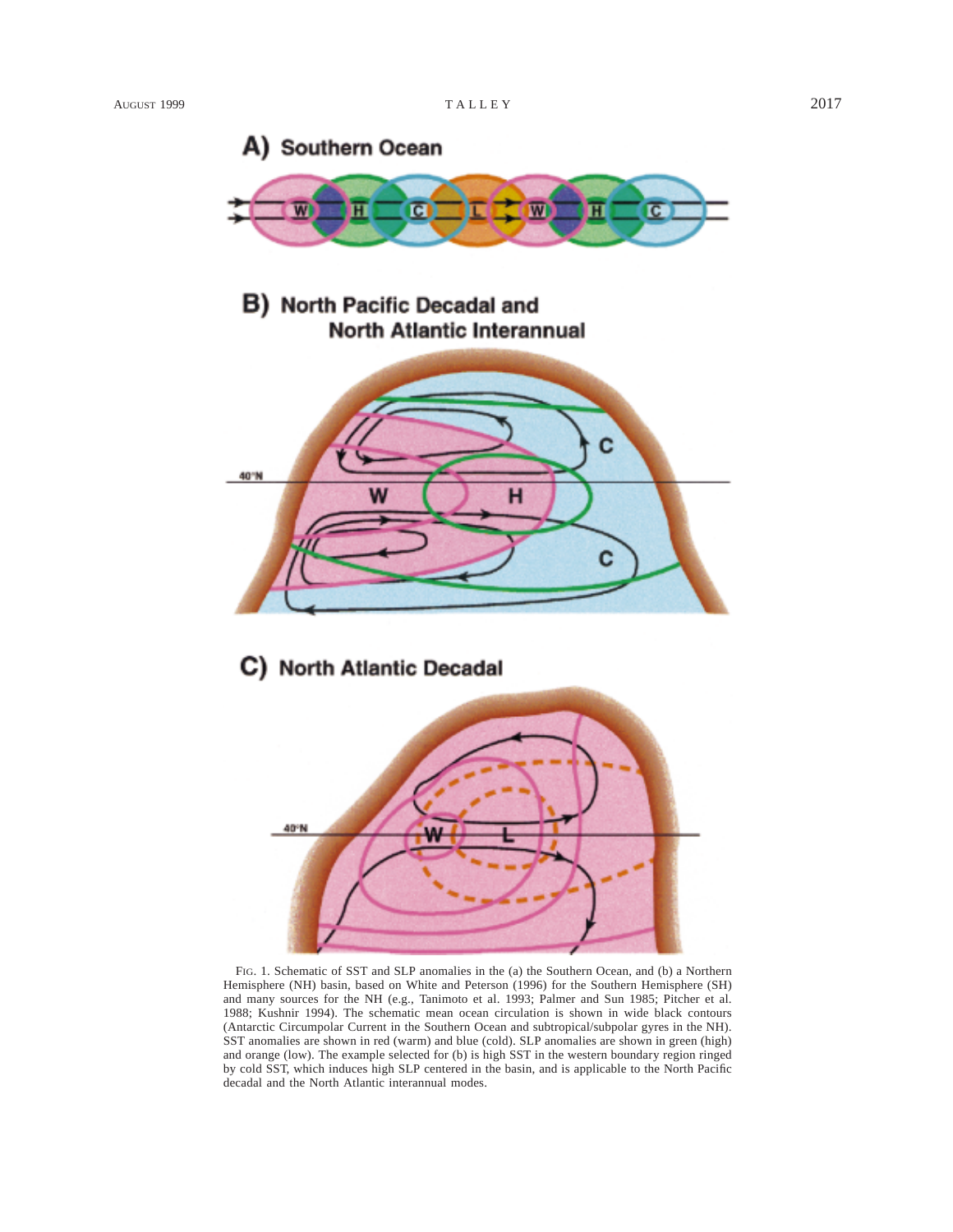to see what kinds of balances can and cannot produce the observed spatial phasing of SST and SLP anomalies. The Antarctic Circumpolar Wave (ACW) and North Pacific decadal and North Atlantic interannual modes appear closest to the solutions of sections 3b(3) and 3c(3). The North Atlantic decadal mode appears to be best described by the solution of section 3e(2). In section 4 the midbasin solution of section 3b(3), which matches the North Pacific decadal SST–SLP pattern, is extended partially to a basin with western and eastern boundaries, and a tendency for positive feedback through barotropic spinup of the circulation is described. These various models should be useful for evaluation of more complex models and observations. They are similar in concept to the equatorial SST mode introduced by Neelin (1991) to describe aspects of El Niño.

#### **2. Background**

Gyre-scale sea surface temperature and sea level atmospheric pressure anomaly patterns at short to long timescales have been documented in the midlatitude North Pacific (e.g., Roden and Reid 1961; Davis 1976; Namias et al. 1988; Cayan 1992; Trenberth and Hurrell 1994; Deser and Blackmon 1995; Tanimoto et al. 1993). Most show a high SLP anomaly downstream (east) of a warm SST anomaly, and low SLP east of cold SST, at many timescales. For example, Tanimoto et al. (1993) show that on both short and long timescales (periods shorter than 24 months up to periods longer than 5 years), a warm SST anomaly centered broadly at  $40^{\circ}$ N, overlying the separated Kuroshio and Oyashio currents (about  $35^{\circ}$ N and  $40^{\circ}$ N, respectively) is associated both with cold SST in the eastern and northeastern Pacific and with high SLP shifted eastward and slightly northward relative to the warm SST (Fig. 1b).

The recently described mode of interannual variability for the Southern Ocean, the ''circumpolar wave'' (White and Peterson 1996), shows this same phase relation between SST and SLP anomalies in the 3 to 7 yr band: high SLP centers east of high SST centers (Fig. 1a). The geostrophic wind anomaly is thus poleward over the warm anomalies and equatorward over the cold, which is the same as for the Northern Hemisphere SST– SLP modes described above. The anomalies propagate eastward at a phase speed of about  $6-8$  cm  $s^{-1}$  and also include anomalies of the Antarctic sea ice edge. At a speed of 6 cm  $s^{-1}$  at 56°S, they take 12 years to circle the globe and at 8 cm  $s^{-1}$ , 9 years. With the observed zonal wavenumber of 2 (see also Qiu and Jin 1997), a warm anomaly appears in a given location every 4 to 6 years. White et al. (1998) show that the SST and SLP anomalies also spiral meridionally, an aspect that is not treated herein.

In the North Atlantic, Palmer and Sun (1985) show warm SST anomalies in the Gulf Stream–North Atlantic Current separation regions associated with high SLP centered to the east and slightly to the north. Kushnir and Held's (1996) composite for interannual variability is similar to this picture, and also includes an SST anomaly of opposite sign (cold) farther to the northeast and an SLP anomaly of opposite sign (low) north of the cold SST anomaly—the pattern which this suggests follows the mean ocean circulation (North Atlantic Current). However, Kushnir and Held's (1996) composite for decadal variability differs from this pattern, with low SLP overlying and slightly east of a warm SST anomaly (Fig. 1c).

In the Northern Hemisphere, the zonal length scale of the coupled mode appears set by the width of the ocean basin. In the Southern Ocean, the mode is zonal wavenumber 2, hence with a wavelength of about 15 000 km (White and Peterson 1996; Qiu and Jin 1997). This may be related to the location of Tasmania/ New Zealand and South America/Antarctic Peninsula, which create two subtropical gyres at the latitude of the Antarctic Circumpolar Current (the Pacific gyre and the Atlantic/Indian gyre). Alternatively, internal dynamics related to Rossby waves or instabilities may set the scale. An intrinsic mode of the Southern Hemisphere, the Pacific–South American teleconnection, may also set the spatial scale (e.g., Mo and White 1985; Karoly 1989; Christoph et al. 1998), although this scale may still be related to the disposition of land and ocean.

Observed interannual to decadal atmospheric anomalies appear to be equivalent barotropic (Palmer and Sun 1985; Kushnir and Held 1996). The previously modeled atmospheric anomalies that most resemble the observations are equivalent barotropic except for a significant shift of the surface anomalies to the east (Palmer and Sun 1985; Pitcher et al. 1988).

## *a. Sea surface temperature anomalies*

The maximum SST anomalies associated with the observed climate modes are on the order of  $1^{\circ}$ C in the Northern Hemisphere (e.g., Miller et al. 1994; Kushnir 1994) and on the order of  $0.5^{\circ}$ C in the Southern Ocean (e.g., White and Peterson 1996). What sets the location of the maximum anomalies and what are likely maintenance mechanisms? 1) High meridional SST gradients (fronts) are collocated with the SST anomaly centers. Shifting the frontal locations even a small amount results in a stronger SST anomaly than in other latitude bands—the observed temperature change across the Kuroshio is  $3^{\circ}-4^{\circ}C/1^{\circ}$  lat, while across the Antarctic Circumpolar Current fronts the change can be  $1^{\circ}C/1^{\circ}$  lat. However, the frontal regions are much narrower meridionally than the anomalous SST regions. 2) Storm tracks overlay the maximum SST gradients. Changes in the strength of the westerlies and vigor of the storms and/ or a meridional shift in these patterns could create locally anomalous surface heat flux and mixed layer entrainment and hence SST anomalies. Shifts in the winds also affect the location of maximum Ekman advection, which can thus also result in SST anomalies. 3) In the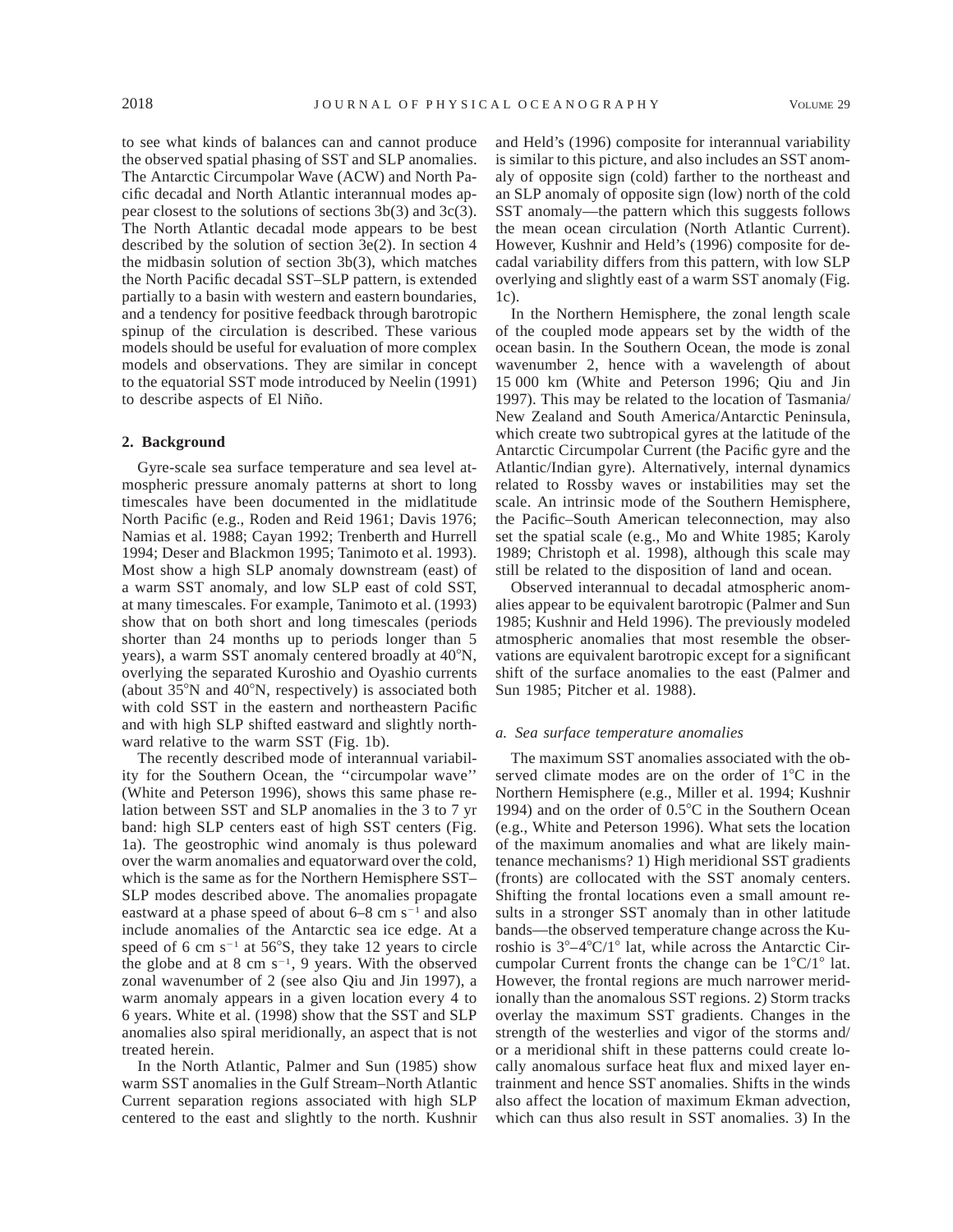Northern Hemisphere, the maximum SST gradient occurs in the general region of western boundary current separation (which is related to the offshore frontal locations). Change in strength of the subtropical and subpolar gyres affects western boundary current transports. A strong subtropical western boundary current creates a warm SST anomaly and a strong subpolar western boundary current creates a cold SST anomaly. Increased strength in both gyres could enhance the meridional SST gradient itself, which could then both be more sensitive to meridional advection and could also enhance baroclinic forcing of the atmosphere.

SST anomalies are driven by the atmosphere, through changes in ocean circulation (e.g., Roden and Reid 1961; Latif and Barnett 1994, 1996) and surface layer properties and flow. Circulation changes include western boundary current strength and separation location, location of the subtropical/subpolar bifurcation in the east, and subduction and advection of anomalies. Subduction and subsurface advection of temperature anomalies around the subtropical gyre as a feedback has been suggested by Latif and Barnett (1994, 1996) and others; such subduction has been documented for the North Pacific by Deser et al. (1996) and Schneider et al. (1998). In the surface layer, stronger westerlies accompanied by enhanced storminess and penetration of storm tracks farther to the east increase heat loss from the ocean mixed layer to the atmosphere and cause deeper ocean mixing, which entrains colder water into the mixed layer (e.g., Cayan 1992; Miller et al. 1994). Ekman transport also changes (e.g., Palmer and Sun 1985). The relative importance of various mechanisms depends on location (Miller et al. 1994).

Subpolar North Pacific patterns of SST and SLP show that cold SST in the Gulf of Alaska region is associated with high SLP (stronger anticyclonic forcing) (Davis 1976; Cayan 1992; Miller et al. 1994). Low SLP in the central Pacific (deep Aleutian Low) spins up the subpolar circulation, advecting more cold water into the separated Oyashio region (Sekine 1988; Hanawa 1995), and warm water northward into the Gulf of Alaska. Chelton and Davis (1982) show increased southward flow in the California Current during high SLP periods. These observations suggest that cold SST in the Gulf of Alaska is due to reduced northward flow of warm water from the subtropics, as also substantiated by changes in bomb-produced tritium inventories in the northern California Current (VanScoy and Druffel 1993).

## *b. Sea level pressure anomalies*

Midlatitude atmospheric SLP anomalies can be created by remote forcing from the Tropics (e.g., Lau and Nath 1996; Graham et al. 1994), and vertical or horizontal advective responses to local heat sources (Smagorinsky 1953), which can be either deep or shallow

(e.g., Hoskins and Karoly 1981). The treatment in the following sections includes only local forcing.

At long time and space scales in the atmosphere the Sverdrup balance between vertical stretching and meridional wind holds (Hoskins and Karoly 1981; Palmer and Sun 1985). On the other hand, relative vorticity may become important in the upper troposphere where the mean wind is stronger (W. White and S.-C. Chen 1997, personal communication). The main question here for the atmosphere is the dominant balance in the temperature equation for a given latitude and SST anomaly size, and the associated vertical distribution of heating. Large SST anomalies at midlatitude can force a local response (Pitcher et al. 1988). Midlatitude tropospheric heating at interannual timescales appears to be deep, peaked in midtroposphere (W. White and S.-C. Chen 1997, personal communication). The resulting low-level convergence and vortex stretching create poleward wind over warm SST anomalies through Sverdrup response (Gill 1980), which results in high SLP to the east of high SST (Palmer and Sun 1985) as observed in the ACW and North Pacific (Fig. 1 schematic).

Horizontal advection of atmospheric temperature anomalies also creates a phase shift between SST and SLP anomalies. Whether this creates high or low SLP east of high SST depends on the vertical boundary conditions assumed for the atmosphere (section 3). If, as in Qiu and Jin (1997), it is assumed that the atmosphere is equivalent barotropic (pressure perturbation of the same sign at all heights, and maximum perturbation velocities at the top of the troposphere), then high SLP occurs east of warm SST as observed. If instead the maximum perturbation velocities are at the ground or midtroposphere, then this temperature balance causes low SLP to lie east of high SST (Hoskins and Karoly 1981); in the upper troposphere the pressure anomaly would be of opposite sign.

If atmospheric heating is balanced simply by a thermal damping term with no advection, then the atmosphere temperature anomalies are in phase with SST; thermal wind places maximum wind anomalies over maximum SST gradients, and hence high SLP directly over high SST. This could be the dominant mechanism for the North Atlantic decadal anomalies described by Kushnir and Held (1996).

#### *c. Coupled processes*

The number of possible coupled mechanisms is large. The robust phase relation between the midlatitude SST and SLP anomalies suggests that midlatitude models be considered, but external forcing might be necessary to maintain their strength. Peterson and White (1998) show that external forcing for the Southern Ocean anomalies can be provided through teleconnection with the western tropical Pacific. Teleconnection from the western tropical Pacific to the North Pacific through the Hadley circulation has been demonstrated for El Niño timescales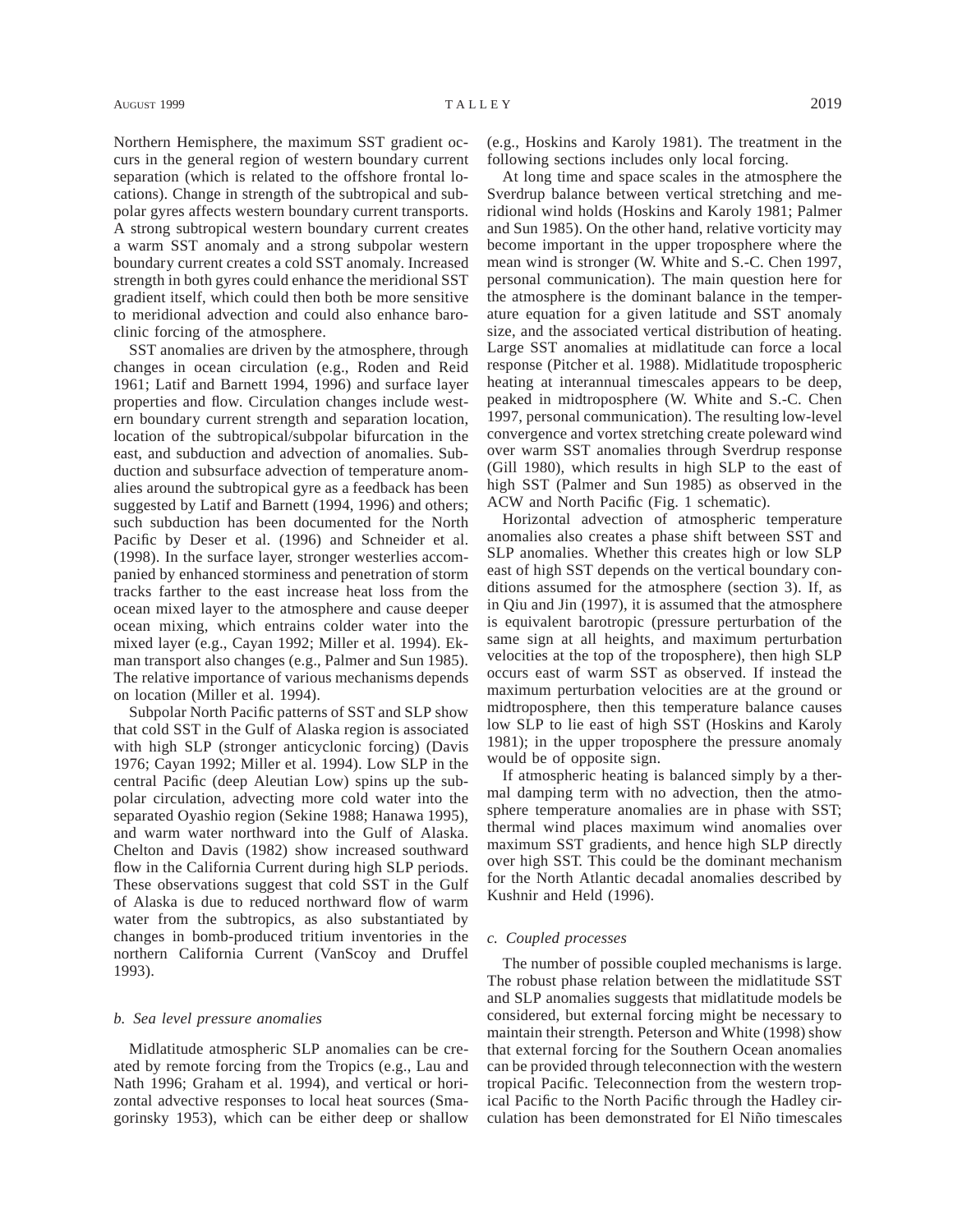by Tyrell and Karoly (1996), with the downward limb of the Hadley cell forcing atmospheric Rossby waves in the region of the Kuroshio; this could possibly also be a source of SST forcing for this region, or could more generally be the source of changed wind stress curl, which spins up the ocean gyre circulation, thus creating SST anomalies. Lau and Nath (1996) conclude that midlatitude North Pacific anomalies are forced through teleconnections with the tropical Pacific and also show that midlatitude coupled processes can provide positive feedback to maintain the anomalies.

Christoph et al. (1998), in their coupled GCM focused on the Antarctic circumpolar wave, conclude that the Southern Hemisphere Pacific–South American pattern is the most important factor in forcing the ACW, rather than teleconnections tied to El Niño. They suggest that the ACW may not be a true coupled mode, but rather the response of SST in the advective Antarctic Circumpolar Current to a stationary atmospheric pattern.

Simple analytical models incorporating just a few of the possible mechanisms help to isolate possible coupled modes. Predominantly analytical studies of the midlatitude coupled ocean–atmosphere include those of Pedlosky (1975), Palmer and Sun (1985), Liu (1993), Qiu and Jin (1997), White et al. (1998), and Saravanan and McWilliams (1998). The treatment here is most similar to Liu's with respect to various ocean mechanisms. The principal difference here is treatment of the atmosphere's response, which is assumed here to be either in Sverdrup balance (Palmer and Sun 1985) with strongest meridional winds over the strongest SST anomalies or including zonal atmospheric advection of the zonal atmospheric temperature gradient. Pedlosky's (1975) scaled analysis of a similar coupled system emphasizes the finite amplitude feedback instability of a baroclinic wave in the atmosphere, which draws on the heat source of the SST anomalies. SST development is based on ocean Sverdrup transport acting on the meridional temperature gradient for simplicity. A simpler atmosphere is assumed here, and the direct effect of Ekman flow and the weaker effect of zonal temperature gradients are included for the ocean.

Saravanan and McWilliams (1998) use stochastic atmospheric forcing with a preferred length scale and find that combination with advection in a slab ocean sets the timescale, as is the general finding here. Their results depend on the relative strength of zonal advection and heating and on the strength of atmospheric damping compared with the flux between the ocean and atmosphere (as in the comparison of results from sections 3b and 3e below). Their meridional advection mechanism is stochastic and they do not include vertical velocity in the atmosphere in a fundamental way.

Qiu and Jin (1997) used a two-layer quasigeostrophic ocean model with advection of a background meridional temperature gradient by meridional geostrophic flow and zonal advection of temperature anomalies. Because it has two layers, their ocean model admits baroclinically unstable solutions, which dictate the time and hence space scale of the mode. A critical assumption is that the atmosphere is equivalent barotropic, the ramifications of which are explored below in section 3c. Their growing coupled mode has phase-shifted SLP and SST anomalies resulting mainly from eastward advection of the SLP anomaly by the zonal wind.

For Northern Hemisphere basins with gyres of restricted zonal extent, the coupled model of Latif and Barnett (1994, 1996), described above, and the analytical/numerical results of Jin (1997) are relevant. Jin assumed that the atmosphere damps to match the ocean thermal forcing (as in section 3e below); the meridional SST anomalies create zonal wind anomalies, which couple to the ocean through its Sverdrup transport. The ocean includes baroclinic Rossby waves, which provide the important decadal feedback for the closed Northern Hemisphere basin that he explored. When forced by stochastic winds, the ocean response has a broad peak at the basin mode. When coupled to the atmosphere, the decadal response peak is greatly heightened, through positive feedback.

The following section works through various simplified coupled mechanisms for the zonally periodic Southern Ocean. It is possible in this way to eliminate some coupled processes since they do not reproduce the observed phase relations between SST and SLP. The remaining choices can be useful for analyses of coupled numerical models.

# **3. Simple coupled models for the propagating Antarctic Circumpolar Wave**

In both the ACW and the North Pacific decadal mode, a large-scale warm SST anomaly is flanked to the east by a high atmospheric SLP anomaly, and cold SST is flanked to the east by low SLP (schematics in Fig. 1 and references above). Because of the periodicity of these anomalies in the circumpolar wave (zonal wavenumber 2), it is possible to say that these patterns are nearly in quadrature, not just slightly displaced (White and Peterson 1996).

These characteristics are modeled in a simple way here using a quasi-one-dimensional (active zonal variation only) model in both the atmosphere and ocean, with meridional variation confined to a linear background ocean temperature gradient. The ocean model includes SST change through zonal advection by the mean flow, Ekman pumping acting on the upper-layer depth as a proxy for heating, meridional advection due to Sverdrup response to Ekman pumping, and surface heat flux, which in reality depends on wind direction and speed among other factors (e.g., Cayan 1992). Only a very simple approach to ocean heating/cooling is included. Most of these atmosphere and ocean mechanisms are included variously, but not together, in Palmer and Sun (1985), Pedlosky (1975), Liu (1993), and Qiu and Jin (1997).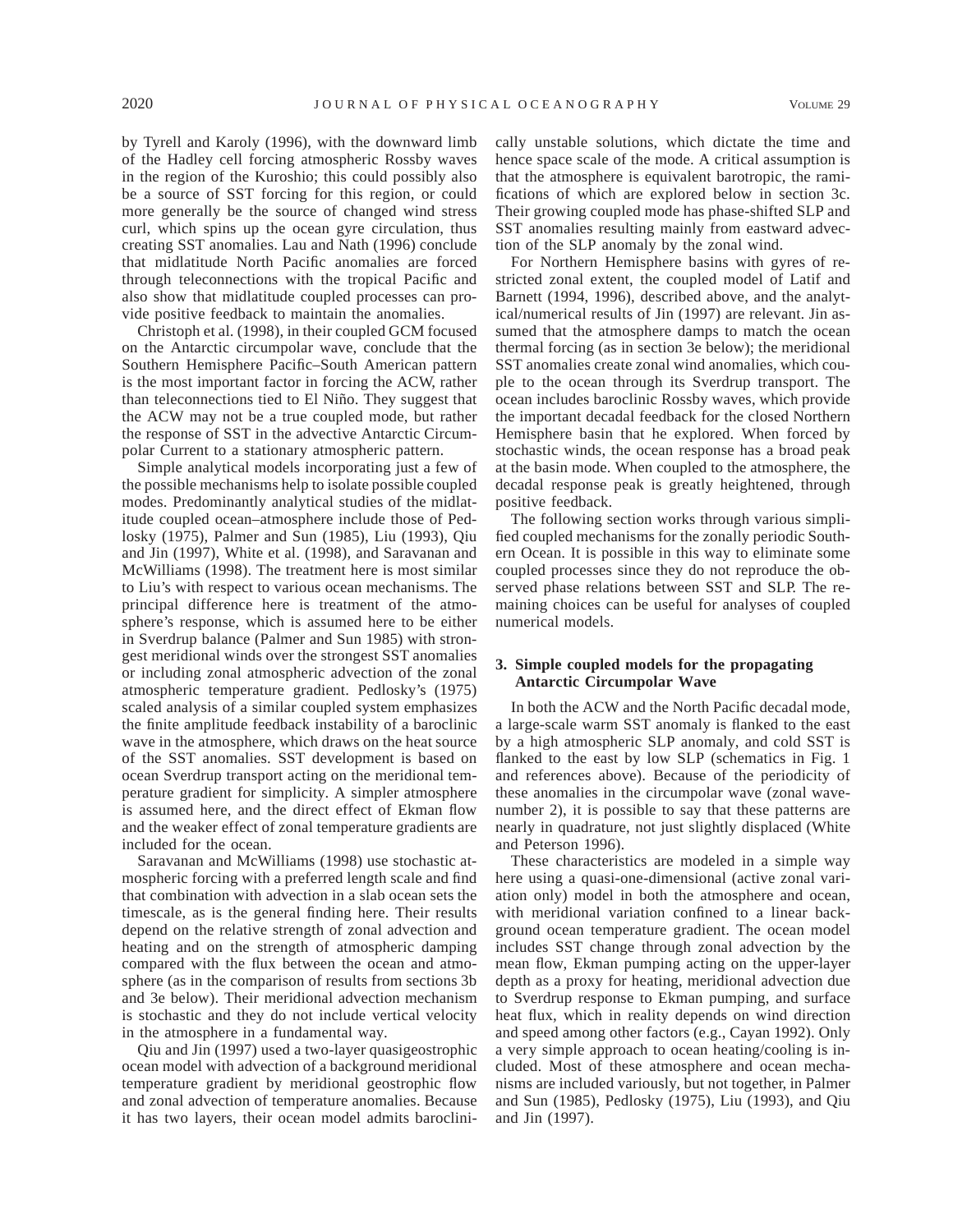TABLE 1. Parameters.

| Parameter                        | Function                                   | Magnitude                                                         |
|----------------------------------|--------------------------------------------|-------------------------------------------------------------------|
| $\mathcal V$                     | Ekman pumping effect on ocean temperature  | $2 \times 10^{-2}$ K m <sup>-1</sup>                              |
| $h_E$                            | Ekman layer thickness                      | $100 \text{ m}$                                                   |
| $h_{S}$                          | Surface velocity relative to Sverdrup flow | $500 \text{ m}$                                                   |
| $H_A$                            | Troposphere height                         | $10 \text{ km}$                                                   |
| δ                                | Wind speed relative to wind stress         | $10 \text{ m}^2 \text{ s kg}^{-1}$                                |
| л                                | SST effect on atmospheric heating          | $4 \times 10^{-6}$ s <sup>-1</sup>                                |
| $\varepsilon$ <sub>1</sub>       | Surface wind relative to SST amplitude     | $1 \times 10^{-3}$ m <sup>2</sup> s <sup>-3</sup> K <sup>-1</sup> |
| r                                | Atmosphere thermal damping rate            | $8 \times 10^{-7}$ s <sup>-1</sup>                                |
| к                                | Ocean thermal damping rate                 | $3 \times 10^{-8}$ s <sup>-1</sup>                                |
|                                  | Ocean mean density                         | 1020 kg m <sup><math>-3</math></sup>                              |
| $\frac{\rho_o}{dT/dy}$           | Ocean mean SST gradient                    | 10 K/2000 km                                                      |
| $\theta_{o}$                     | Atmosphere mean temperature                | 250 K                                                             |
| $\partial \theta_{o}/\partial z$ | Atmosphere mean temperature gradient       | 70 K/10 km                                                        |
| $\overline{\mathcal{U}}_A$       | Atmosphere mean zonal wind                 | $10 \text{ m s}^{-1}$                                             |

The atmosphere here is heated and cooled directly above the temperature anomalies with maximum heating at midtroposphere. Clearly the actual heating distribution has a more complicated vertical structure, but as long as the maximum heating is not at the ground, this choice provides the simplest framework for the basic physics in the lower troposphere. Four atmospheric responses to midlevel heating anomalies are considered: 1) vertical advection giving rise to a Sverdrup response similar to the tropical model of Gill (1980), 2) zonal advection of the anomalous temperature, 3) meridional advection of the anomalous temperature, and 4) relaxation to the heating source. Vertical advection (adiabatic heating) leads easily to the observed offset between the SST and SLP anomalies in the ACW, while neither atmospheric relaxation nor meridional advection can. Atmospheric relaxation is the most likely response for the North Atlantic decadal mode based on its different SST– SLP phase structure. For simplicity, it is assumed that response to warm and cold anomalies is of similar magnitude but opposite effect although an asymmetric response is seen in Pitcher et al. (1988).

Further elaborations of this model, not considered here, rapidly become complex, involving, for instance, propagation of Rossby waves in both the ocean and atmosphere at differing phase speeds, the major variations in mixed layer depth across the Antarctic Circumpolar Current or Kuroshio/Gulf Stream, variations in the meridional ocean temperature gradient, subduction and subsurface westward advection of temperature anomalies in the confined subtropical gyres north of the ACC along with sea surface propagation through subpolar gyres south of the ACC, etc. Eddy fluxes and storm tracks in the atmosphere are not considered explicitly here—the vorticity balance is shown to be dominated by the Sverdrup balance for these long time and space scales, and the effect of eddy fluxes in the temperature equation is parameterized as Newtonian cooling.

#### *a. Ocean and atmosphere model formulations*

The modeled ocean consists of a single layer of uniform depth, representing the ocean's mixed layer. Simple vertical structure is permitted in the troposphere in order to calculate the vertical stretching and to check the appearance of baroclinicity, which can be compared with observations. The simplest model geometry is periodic in the zonal (*x*) direction and assumes no meridional (*y*) dependence—hence is one-dimensional in the zonal direction. The next simplest geometry, with a degree of two-dimensionality, includes a linear background meridional temperature gradient in the ocean. The large collection of parameters endemic to even an idealized coupled model is listed in Table 1 with units and a brief description of their function. Many different balances in the atmosphere and ocean are explored with results summarized in Table 2.

#### 1) OCEAN MODEL

Assume that the sea surface temperature and zonal and meridional velocities are composed of a background state and an anomaly:

$$
T(x, y, t) = T(y) + T'(x, y, t)
$$
  
 
$$
u(x, y, t) = \overline{u} + u'(x, y, t)
$$
  
 
$$
v(x, y, t) = v'(x, y, t),
$$
 (1a-c)

where  $\overline{T}$  and  $\overline{u}$  are the background SST and zonal velocity and  $T'$ ,  $u'$ , and  $v'$  are the modeled anomalies. Temperature evolves according to

$$
\frac{\partial T'}{\partial t} = (\overline{u} + u')\frac{\partial T'}{\partial x} + v'\frac{\partial T}{\partial y} = -\gamma w_E - \kappa T', \quad (2)
$$

where  $-\kappa T'$  is the anomalous surface heat flux, which damps the anomaly to zero. The Ekman pumping  $W_F$ arises from the curl of the wind stress,  $\tau$ ;  $\gamma$  is a positive, empirical constant (with units  ${}^{\circ}C$  m<sup>-1</sup>) and is like the upper layer's mean vertical temperature derivative  $\partial T/\partial z$ . This Ekman pumping forcing of SST increases SST in the near-surface thermocline in regions of convergence and downwelling, and decreases SST in regions of divergence/upwelling. Such a response to vertical advection, but also inversely proportional to the changing surface layer depth (which here is constant), is often used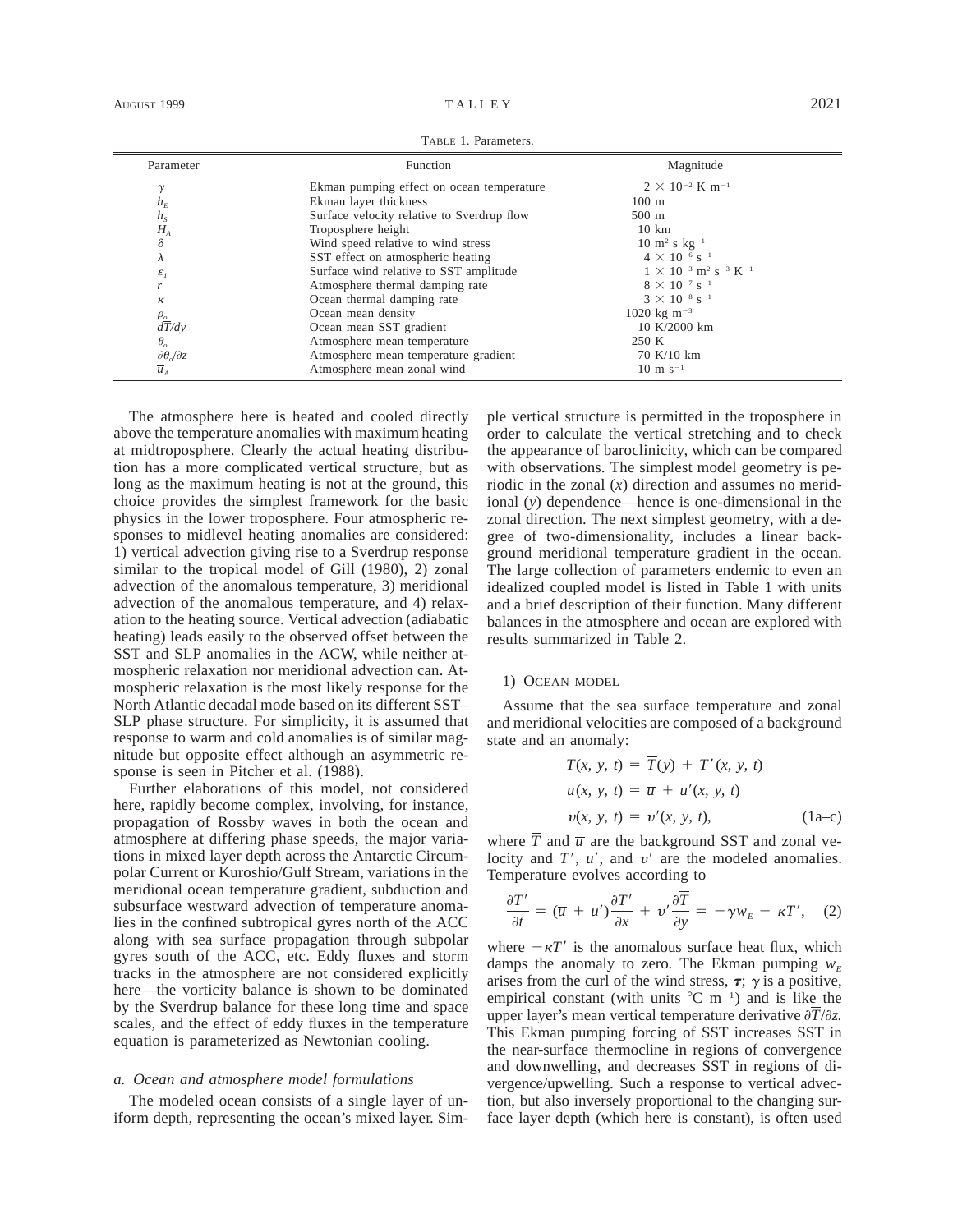|                                                                                                                                               |                                                                                                                                                               | Atmosphere                                                                                                                                                   |                                                                                                                                                                  |                                                                                                                                                                          |
|-----------------------------------------------------------------------------------------------------------------------------------------------|---------------------------------------------------------------------------------------------------------------------------------------------------------------|--------------------------------------------------------------------------------------------------------------------------------------------------------------|------------------------------------------------------------------------------------------------------------------------------------------------------------------|--------------------------------------------------------------------------------------------------------------------------------------------------------------------------|
| Ocean                                                                                                                                         | Vertical advection<br>$\mathcal{Q}$<br>$w(\partial \theta/\partial z) =$                                                                                      | Zonal advection<br>$u_{A}(\partial\theta\partial x)=Q_{A}$                                                                                                   | Zonal advection, assuming<br>equivalent barotropic<br>$u_A(\partial \theta \partial x) = Q_A$                                                                    | Temperature relaxation<br>$0 = Q_A - r\theta$                                                                                                                            |
| $\partial T' \partial t + \overline{u} (\partial T' \partial x) = -\gamma w_E$<br>Ekman pumping                                               | SLP high downstream of SST high<br>Eastward propagation relative to<br>Baroclinic atmosphere<br>mean ocean flow                                               | SLP low downstream of SST high<br>Westward propagation relative to<br>Baroclinic atmosphere<br>mean ocean flow                                               | SLP high downstream of SST high<br>Eastward propagation relative to<br>Equivalent BT atmosphere<br>mean ocean flow                                               | Damped due to atmosphere relaxa-<br>Advected with the mean ocean<br>SLP low over SST high<br>Baroclinic atmosphere<br>flow                                               |
| $\partial T'/\partial t + \overline{u}(\partial T'/\partial x) = -\kappa T'$<br>Surface heat flux                                             | SLP high downstream of SST high<br>Advected with the mean ocean<br>Baroclinic atmosphere<br><b>How</b>                                                        | SLP low downstream of SST high<br>Advected with the mean ocean<br>Baroclinic atmosphere<br>flow                                                              | SLP high downstream of SST high<br>Advected with the mean ocean<br>Equivalent BT atmosphere<br><b>How</b>                                                        | Advected with the mean ocean<br>SLP low over SST high<br>Baroclinic atmosphere<br>$_{\text{flow}}$<br>tion                                                               |
| Sverdrup response and surface heat<br>$-v_s(\tilde{dT/dy}) - \kappa T'$<br>$\partial T' \partial t + \overline{u} (\partial T' \partial x) =$ | SLP high downstream of SST high<br>Westward propagation relative to<br>Baroclinic atmosphere<br>Damped due to ocean<br>Damped due to ocean<br>mean ocean flow | SLP low downstream of SST high<br>Eastward propagation relative to<br>Baroclinic atmosphere<br>Damped due to ocean<br>Damped due to ocean<br>mean ocean flow | SLP high downstream of SST high<br>Westward propagation relative to<br>Equivalent BT atmosphere<br>Damped due to ocean<br>Damped due to ocean<br>mean ocean flow | Growth due to atmosphere relaxa-<br>Advected with the mean ocean<br>SLP low over SST high<br>Baroclinic atmosphere<br>Damped due to ocean<br>Damped due to ocean<br>flow |

in tropical ocean models (e.g., Zebiak and Cane 1987; Clement et al. 1996). However, this mechanism does not appear to be dominant in upper-ocean response in midlatitudes (Miller and Schneider 1998). Instead, a Sverdrup response, included below in Eqs. (6)–(8) is likely the most important means for changing SST in respose to the wind.

The uniform background surface velocity  $\overline{u}$  is taken to be the average geostrophic eastward speed of the Antarctic Circumpolar Current. The surface velocity anomaly *u'* has a thermal wind and an Ekman part:

$$
u'(x, y, t) = u'_g(x, y, t) + u'_E(x, y, t)
$$

$$
= -\frac{g\alpha}{f\rho_o} \int_0^h \frac{\partial T'}{\partial y} dz + \frac{\tau^{(y)}}{f\rho_o h_E}, \qquad (3)
$$

where  $\alpha$  is the thermal expansion coefficient and *h* is the constant thickness of the layer containing the temperature anomaly;  $\rho_o$  is the constant background density, *f* is the Coriolis parameter,  $u'_E$  is the Ekman flow associated with the anomalous meridional wind stress, and  $h<sub>E</sub>$  is the Ekman layer thickness, which in the simplest model could be chosen equal to *h.* The thermal wind portion is zero throughout since the background meridional temperature gradient is assumed to be either zero (concentration on Ekman pumping response) or constant (concentration on Sverdrup advection response), so no mean gradient in  $T'$  develops. Hence only the Ekman portion of  $u'$  contributes to the anomaly development in this simple model.

The Ekman pumping  $w_F$  for (2) is

$$
w_E = \mathbf{k} \cdot \nabla \times \frac{\tau}{\rho_o f} = \frac{1}{\rho_o f} \left( \frac{\partial \tau^{(y)}}{\partial x} - \frac{\partial \tau^{(x)}}{\partial y} + \frac{\beta(\overline{\tau}^{(x)} + \tau^{(x)})}{f} \right),\tag{4}
$$

where  $\beta$  is the meridional derivative of *f*. The wind stress is assumed to have a steady, uniform zonal mean component and both meridional and zonal anomalies:

$$
\boldsymbol{\tau} = \boldsymbol{\overline{\tau}} + \boldsymbol{\tau}'(x, t) = \mathbf{i}[\boldsymbol{\overline{\tau}}^{(x)} + \boldsymbol{\tau}^{(x)}(x, y, t)] + \mathbf{j}\boldsymbol{\tau}^{(y)}(x, y, t). \tag{5}
$$

The ocean's anomalous meridional velocity is important when there is a background temperature gradient. The surface velocity has geostrophic and Ekman components:

$$
v'(x, y, t) = v'_g + v'_E = \frac{g\alpha}{f\rho_o} \int_0^h \frac{\partial T'}{\partial x} dz - \frac{\tau^{(x)}}{f\rho_o h_E}.
$$
 (6)

The planetary geostrophic balance is assumed for the ocean:

$$
\beta v'_{s} = f \frac{\partial w}{\partial z}.
$$
 (7)

When this is integrated vertically, the geostrophic portion of (6) is considered to arise from Sverdrup balance:

tion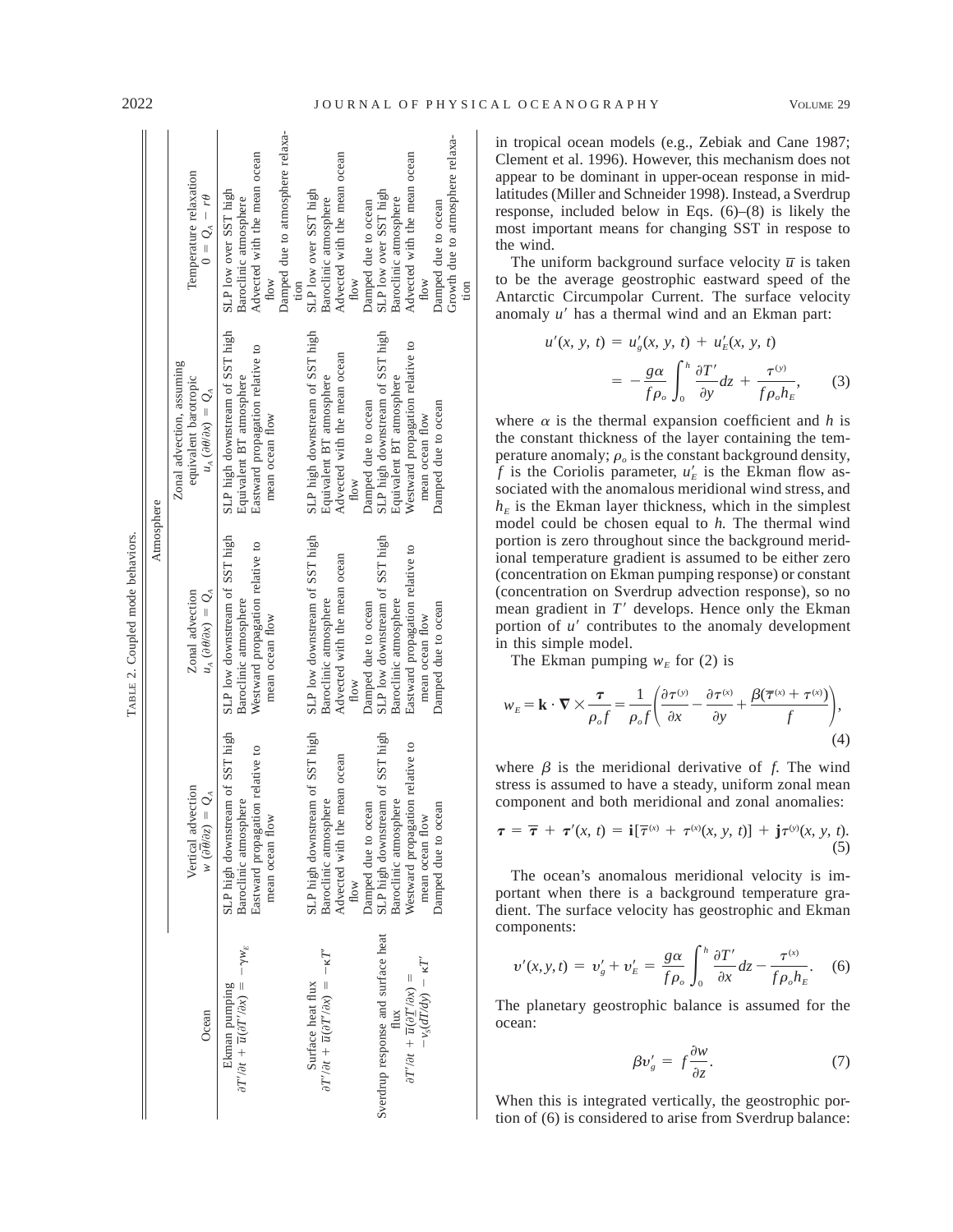

FIG. 2. Ocean response to meridional wind anomaly pattern, with a mean meridional temperature gradient. The diagram is appropriate for the NH; the warming and cooling tendencies are correct for the SH as well. The wind causes zonal Ekman transport  $u_E$  convergence, which causes Ekman pumping  $w<sub>E</sub>$  and hence meridional Sverdrup transport  $v<sub>S</sub>$ . Ekman pumping in some models is a proxy for heat convergence (downwelling–warming) and divergence (upwelling–cooling). Sverdrup transport acts on the mean temperature gradient. These two effects oppose each other. The Sverdrup transport mechanism is the more likely physically.

$$
v'_{s} = \frac{1}{h_{s}} \frac{f}{\beta} w_{E}.
$$
 (8)

Here  $h<sub>s</sub>$  has units of meters and relates the surface velocity to the Sverdrup transport and thus depends on how the latter is distributed vertically; it is not the depth of an actual layer. All advective changes in SST in (2) occur through Ekman pumping, illustrated in Fig. 2. In Ekman convergence regions, where  $w_E < 0$ , the pumping term on the right side of (2) yields warming (Fig. 2 vertical velocity). On the other hand, Sverdrup response to the same downward Ekman pumping is equatorward flow, which, when it acts on the mean meridional temperature gradient, yields cooling (Fig. 2 meridional velocity).

# 2) ATMOSPHERE MODEL

The atmosphere acts on the ocean through anomalous heat flux and through wind anomalies, assumed to be geostrophic and in thermal wind balance. The wind is assumed to have a zonal mean,  $\overline{u}_A$ , and zonal and meridional anomalies,  $u_A$  and  $v_A$ . The meridional wind anomaly  $v_A$  is geostrophic:

$$
fv_A = \frac{1}{\rho_A} \frac{\partial p_A}{\partial x} \quad \text{and} \quad \frac{\partial v_A}{\partial z} = \frac{g}{f \theta_o} \frac{\partial \theta'}{\partial x}, \quad (9a,b)
$$

where  $p_A$  is the pressure,  $\rho_A$  is the mean density, and  $\theta'$ and  $\theta$ <sub>o</sub> are the potential temperature anomaly [see (14) below] and mean, making the Boussinesq approximation. The wind velocity is assumed to be proportional to the wind stress:

$$
v_{A} = \delta \tau^{(y)}, \tag{10}
$$

where  $\delta$  has units of m<sup>2</sup> s kg<sup>-1</sup> and is constant. The linear, quasigeostrophic vorticity equation for the atmosphere is assumed:

$$
\frac{\partial \zeta_A}{\partial t} + u_A \frac{\partial \zeta_A}{\partial x} + \beta v_A = f \frac{\partial w_A}{\partial z}, \tag{11}
$$

where the relative vorticity is

$$
\zeta_A = \frac{\partial v_A}{\partial x} - \frac{\partial u_A}{\partial y}.
$$

For quasigeostrophy, the Rossby number, *U*/*fL,* and the aspect ratio, *H*/*L,* are small, where *U, H,* and *L* are characteristic scales for the circumpolar wave. These assumptions are clearly satisfied for any reasonable wind speed with length scale of 6000 km, yielding a Rossby number of order 0.01.

The timescale of the coupled mode is several years. This is much longer than the timescale of atmospheric Rossby waves, for which the first two terms in (11) are important. The zonal length scale is large. Thus the nondimensional parameters  $\beta L^2/U$  and  $\beta LT$  are large, where *T* is the characteristic timescale. [For length scales of order 6000 km (half wavelength of the circumpolar wave), wind speeds of 10 m  $s^{-1}$ , and timescales of several years,  $\beta L^2/U = O(50)$ ;  $\beta LT =$ *O*(5000).] The atmosphere's vorticity balance thus reduces to the steady, linear Sverdrup balance:

$$
\beta v_A = f \frac{\partial w_A}{\partial z},\tag{12}
$$

which is the analog to (7) for the ocean. Balance (12) was used by Gill (1980) for the Tropics, and by Hoskins and Karoly (1981) and Palmer and Sun (1985).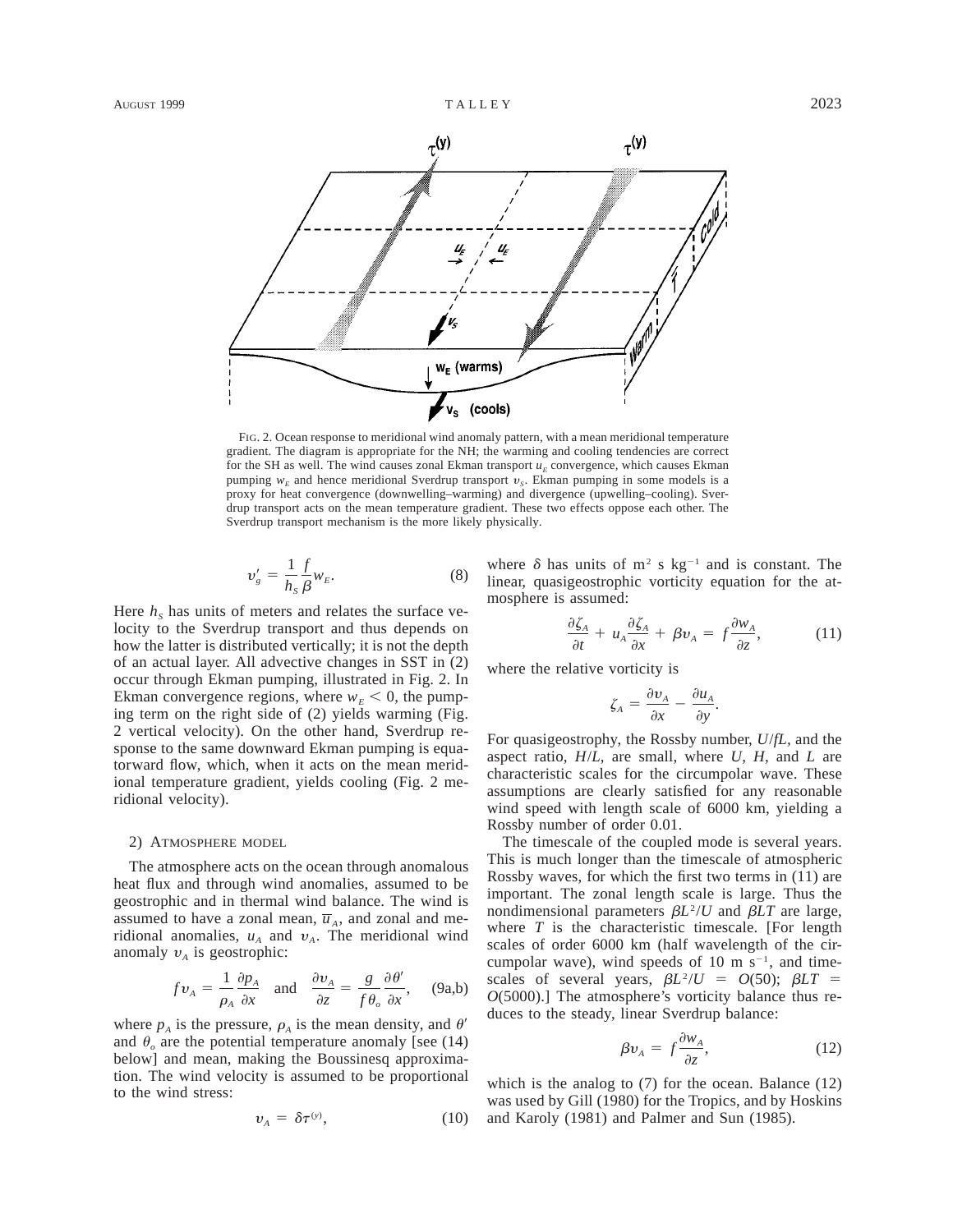The potential temperature equation for the atmosphere with a heating source and linear damping is

$$
\frac{\partial \theta'}{\partial t} + \overline{u}_A \frac{\partial \theta'}{\partial x} + v_A \frac{\partial \overline{\theta}}{\partial y} + w_A \frac{\partial \overline{\theta}}{\partial z} = Q_A(x, y, z, t) - r\theta',
$$
\n(13)

where the potential temperature consists of a mean and an anomaly:

$$
\theta(x, y, z, t) = \theta_o + \overline{\theta}(y, z) + \theta'(x, y, z, t). \tag{14}
$$

Equation (13) is linearized about the zonal mean wind  $\overline{u}_A(z)$ ;  $Q_A$  is a source of potential temperature (heating). It is chosen to be proportional to the SST anomaly and maximum well above the ground:

$$
Q_A = Q_o(x, y, t) \sin(\pi z / H_A)
$$
  
=  $\lambda T'(x, y, t) \sin(\pi z / H_A),$  (15)

where  $H_A$  is chosen here to be 10 km, the height of the tropopause, and  $\lambda$  is a positive constant (with units of  $s^{-1}$ ). Smagorinsky's (1953) heating function choice was similar to (15) and also included exponential dependence, which allowed the maximum heating height to vary. A very simple form is used here since the emphasis is on the surface wind and the process that creates its direction. This is insensitive to the height of maximum heating.

Scaling of the atmosphere's temperature equation (13) was discussed by Hoskins and Karoly (1981). Assuming a timescale of 3 yr, temperature anomaly of 1 K, mean zonal wind of 10 m  $s^{-1}$ , anomalous meridional wind of 1 m s<sup>-1</sup>, vertical velocity of  $10^{-4}$  m s<sup>-1</sup> based on (12), meridional temperature gradient of 10 K/5000 km, and vertical temperature gradient of 10 K/5 km, the timedependent term in (13) is order 20 times smaller than vertical advection, and the two horizontal advection terms are order 7–10 times larger than vertical advection. There is likely partial cancellation of the horizontal advection terms, so the seemingly larger magnitude of these individual terms compared with vertical advection might not hold. Hence vertical advection can also be considered in dominant balances.

Boundary conditions for the atmosphere must be imposed to obtain solutions. The most straightforward assume rigid boundaries at the ground and tropopause:

$$
w_A = 0 \quad \text{at } z = 0, H_A. \tag{16}
$$

In the following subsections various simplifications of the ocean (2) and atmosphere (13) temperature equations isolate different processes in each that lead to the observed spatial phasing of SST and SLP anomalies. Results are summarized in Table 2. It will be seen that the choice of atmospheric process determines the SST– SLP relation. Eastward and westward phase propagation directions are also determined for each combination of processes, and are found to depend largely on the choice of ocean process since time dependence resides in the ocean temperature equation. Clearly the actual solutions

include all of the terms to some degree. The subsections are organized according to which atmospheric process is assumed dominant (columns of Table 2); several ocean processes are considered within each subsection (rows of Table 2).

Based on the SST–SLP pattern in the many solutions presented below, the most relevant solutions are section 3b(3) and possibly 3c(3) for the ACW and North Pacific decadal and North Atlantic interannual modes, and section 3e(2) for the North Atlantic decadal mode. Ocean damping can be included in any of these solutions and just causes decay.

#### *b. Atmosphere: Vertical advection balancing heating*

The first choice for a dominant balance in the atmosphere's temperature equation (13) is between vertical advection and heating:

$$
w_A(x, y, z) \frac{\partial \overline{\theta}}{\partial z} \equiv w_A \frac{\theta_o}{g} N^2 = Q_A(x, y, z, t)
$$

$$
= \lambda T'(x, y, t) \sin(\pi z / H_A). \qquad (17)
$$

The vertical velocity anomaly is upward in heating and downward in cooling regions. It satisfies the boundary conditions (16). (Note that only anomalies are considered, so symmetry of heating and cooling really means symmetry in the degree of local atmospheric heating about the mean.) The atmosphere's vorticity equation (12) yields

$$
\upsilon_A = \frac{f}{\beta} \frac{\partial w_A}{\partial z} = \frac{f}{\beta} G_1 \lambda T'(x, y) \cos(\pi z / H_A)
$$
  

$$
G_1 = \frac{g}{\theta_o N^2} \frac{\pi}{H_A},
$$
 (18a,b)

where  $N^2$  is assumed constant. The meridional wind at the ground is thus poleward over warm SST and equatorward over cold SST (Fig. 3a) as was found by Gill (1980) for his tropical solutions, and by White et al. (1998) for solutions pertaining to the circumpolar wave. Above  $z = H_A/2$ , the meridional wind and SLP anomaly signs reverse. The vertical structure is baroclinic rather than equivalent barotropic, but does have the observed spatial SLP–SST phasing in the lower troposphere.

The meridional wind anomalies cause Ekman pumping (4), which then acts on the SST, through either upper-layer heat convergence (one-dimensional solution) or Sverdrup advection of the mean temperature gradient (quasi-two-dimensional solution), as described next. Damping of the ocean's SST anomaly through the heating term can be included throughout without modifying the effect of these two basic mechanisms.

### 1) OCEAN UPPER-LAYER HEAT CONVERGENCE (TABLE 2, ROW 1, COLUMN 1)

Assume for simplicity that the mean ocean temperature is uniform  $\left(\frac{d\overline{T}}{dy} = 0\right)$ . Then SST evolution (2) becomes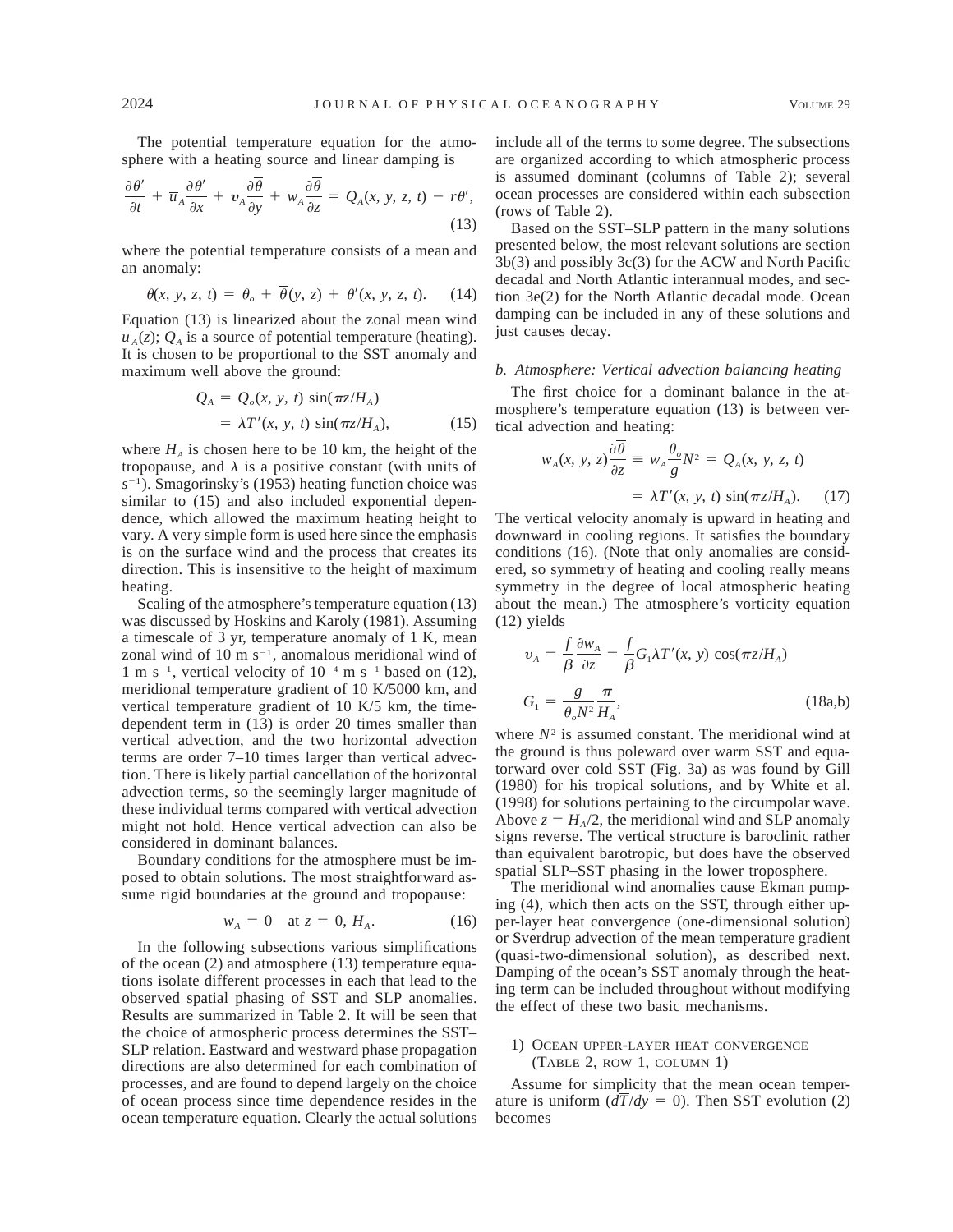

FIG. 3. Meridional wind anomaly  $\tau^{(y)}$  (gray arrows), Ekman transport  $u_E$  (thin zonal arrows), Ekman pumping  $w_E$ , and Sverdrup transport  $v_S$  superimposed on schematic warm (W) and cold (C) SST anomalies and a mean meridional ocean temperature gradient. (a) Assuming vertical advection balancing heating in the atmosphere (Table 2, column 1) and also zonal advection balancing heating in the atmosphere with an ad hoc equivalent barotropic assumption (Table 2, column 3). This might be the best balance for the ACW and the North Pacific decadal and North Atlantic interannual modes. (b) Assuming zonal advection balancing heating in the atmosphere with rigid-lid boundary conditions (Table 2, column 2). (c) Assuming relaxation of atmospheric temperature to local heating (Table 2, column 4).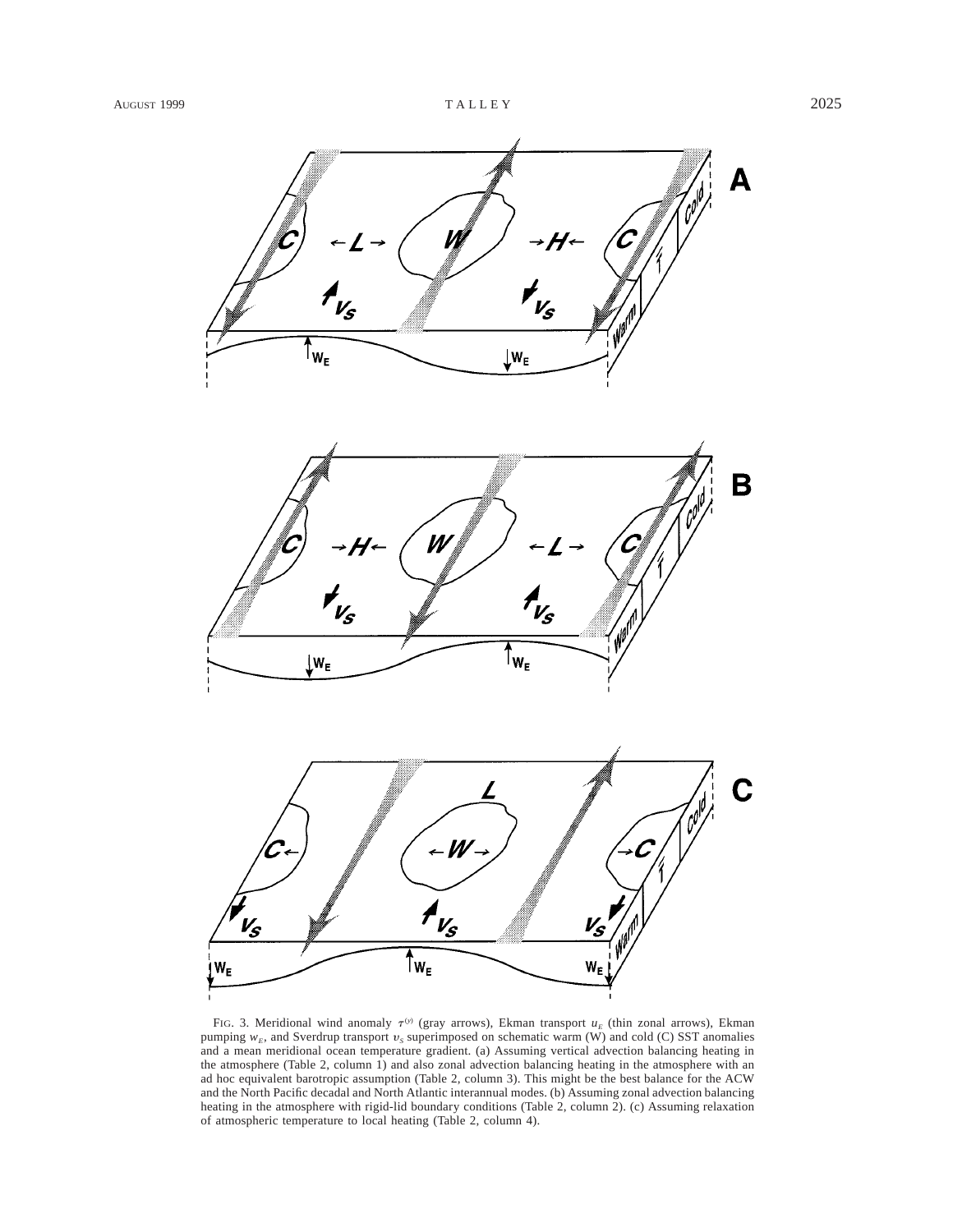

FIG. 4. Solution for vertical advection balancing heating in the atmosphere. Of the solutions presented here, this is the most likely for the ACW and the North Pacific decadal and the North Atlantic interannual modes. (See Fig. 9 for further elaboration on the North Pacific mode.) Units are arbitrary. (a) Heating  $Q<sub>A</sub>$ , vertical velocity  $w_A$ , and meridional wind  $v_A$  with signs appropriate directly above a maximum positive SST anomaly. (b) Anomalies of SST  $T'$ , SLP  $p_A$ , meridional surface wind  $v_A$ , and Ekman pumping  $w_E$ . Positive  $w_E$ (upwelling) cools SST directly, while poleward Sverdrup flow in the same location warms SST.

$$
\frac{\partial T'}{\partial t} + [\overline{u} + u_{ev} + u_E(x, t)] \frac{\partial T'}{\partial x} = 0, \qquad (19)
$$

where

$$
u_{ev} = G_1 \frac{\gamma \lambda}{\rho_o \delta \beta} \quad \text{and} \quad u_E = \frac{\tau^{(y)}}{f \rho_o h_E} = G_1 \frac{\lambda}{\rho_o \delta \beta h_E} T'.
$$
\n(20a,b)

Advection by the uniform background flow  $\overline{u}$  is augmented by the positive definite  $u_{ev}$ , which arises from the Ekman pumping term in (2). As a reminder, the positive parameter  $\gamma$  is the proportionality factor between Ekman pumping and SST anomaly  $(2)$ ,  $\delta$  relates wind speed to wind stress (10), and  $\lambda$  relates vertical velocity in the atmosphere to the SST anomaly  $T'(15)$ .

Zonal Ekman advection  $u_E(x, t)$  arising from the meridional wind stress anomalies creates a nonlinearity and hence shocks on the east side of the warm anomalies. In the presence of diffusion (not included), this produces a form of Burger's equation, where the shock width depends on diffusivity and propagation speed. Since the zonal temperature gradient does not feed back into the meridional wind [e.g., Eq. (18)], the presence of the shocks is interesting but not important to this simple model and is hence ignored.

A zonally periodic solution to (19) relevant to the circumpolar wave, ignoring  $u_F(x, t)$ , is

$$
T' = T_o \cos(kx - \omega t). \tag{21}
$$

The frequency and zonal wavelength are related nondispersively through

$$
\omega = k(\overline{u} + u_{ev}). \tag{22}
$$

The associated anomalies of geostrophic meridional wind velocity (18), sea level atmospheric pressure (9a), and ocean Ekman pumping (4) are

$$
v_A(z=0) = G_1 \frac{f}{\beta} \lambda T_o \cos(kx - \omega t)
$$
 (23a)

$$
p_A(z=0) = G_1 \frac{f^2 \rho_A}{\beta} \frac{\lambda T_o}{k} \sin(kx - \omega t) \qquad (23b)
$$

$$
w_E = -G_1 \frac{\lambda}{\rho_o \delta \beta} kT_o \sin(kx - \omega t). \quad (23c)
$$

These are illustrated in Figs. 3a and 4 for the Northern Hemisphere  $(f > 0)$ . Note that the surface wind stress is poleward over warm anomalies, atmospheric pressure is high east of a warm anomaly, and Ekman pumping is downward (negative) under the high pressure. The time- and space scales of the coupled mode are related by (22) and must be set externally. The scales and speeds are discussed in section 3f.

In this solution, regardless of the ocean model, the relative phase of the temperature, pressure, and wind stress anomalies at the ground in the Southern Hemisphere matches the east–west phasing of White and Peterson's (1996) circumpolar wave and the dominant interannual surface patterns in the Northern Hemisphere and decadal pattern in the North Pacific (e.g., Tanimoto et al. 1993; Palmer and Sun 1985; Kushnir 1994), although the continental boundaries complicate the Northern Hemisphere zonal propagation, as discussed below in section 4. However, because this model includes a reversal of meridional winds and change in sign of the pressure anomaly above the midtroposphere heating source (15), it does not match the observations, which suggest equivalent barotropic behavior. [It has been suggested (W. White and S. -C. Chen 1997, personal communication) that relative vorticity in the upper troposphere, which may become important because the mean wind is so strong there, can alter these vertical advective/heating solutions so that they appear to be equivalent barotropic.]

With the SST anomaly set by surface layer heat convergence and divergence, the coupled mode (21)–(23) propagates eastward relative to the mean ocean flow. Using the parameters of Table 3, the phase speed is about 4 cm  $s^{-1}$  (see section 3f).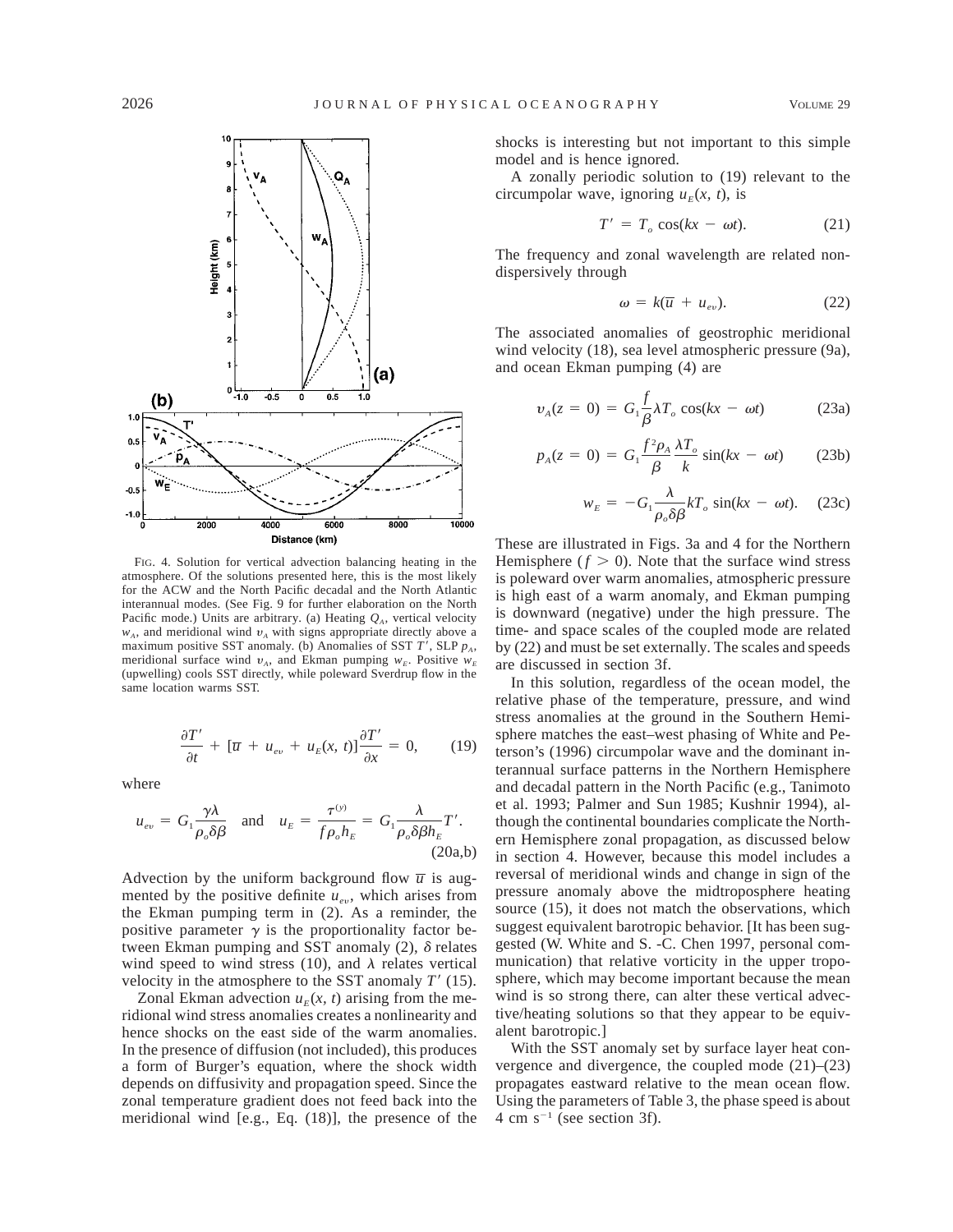| Model                                                     | Phase speed                                                                                             | Phase speed (cm $s^{-1}$ )                 |
|-----------------------------------------------------------|---------------------------------------------------------------------------------------------------------|--------------------------------------------|
| Vertical advection; Ekman response                        | $u_{ev} = G_1 \frac{\gamma \lambda}{\rho_o \delta \beta}$                                               | 4                                          |
| Vertical advection; Sverdrup response                     | $u_{\rm sv} = G_1 \frac{f}{\beta^2} \frac{\lambda}{\rho \delta h_c} \frac{d\overline{T}}{dv}$           | $-18$                                      |
| Zonal advection, rigid-lid; Ekman response                | $u_{ez} = -G_2 \frac{\gamma}{\rho_0 \delta} \frac{\lambda}{f^2 \overline{u}_A}$                         | $^{-1}$                                    |
| Zonal advection, rigid-lid; Sverdrup response             | $u_{sz} = -G_2 \frac{\lambda}{f \overline{u}_a} \frac{1}{\rho_c \delta \beta h_s} \frac{dT}{dy}$        | 5                                          |
| Zonal advection, equivalent barotropic; Ekman response    | $u_{ezbt} = \frac{\gamma \epsilon_1}{\rho_o \delta f^2 \overline{u}_A}$                                 | $\mathfrak{2}$                             |
| Zonal advection, equivalent barotropic; Sverdrup response | $u_{szbt} = \frac{\epsilon_1}{\rho_{\circ} f \overline{u}_A \beta \delta h_s} \frac{d\overline{T}}{dy}$ | $-10$                                      |
|                                                           | Decay rate                                                                                              | Decay rate $(s^{-1})$                      |
| Atmosphere relaxation; Ekman response; damping            | $\kappa + k^2 G_3$                                                                                      | $6 \times 10^{-8}$ (10 000 km wavelength)  |
| Atmosphere relaxation; Sverdrup response; damping         | $\kappa - k^2 G_4$                                                                                      | $-1 \times 10^{-7}$ (10 000 km wavelength) |

TABLE 3. Estimated zonal phase propagation speeds relative to mean ocean speed.

## 2) OCEAN SURFACE HEAT FLUX (TABLE 2, COLUMN 1, ROW 2)

If the ocean changes only through heating and cooling rather than Ekman pumping and vertical advection is still the dominant process balancing atmospheric heating, the ocean temperature balance (2) is

$$
\frac{\partial T'}{\partial t} + \overline{u} \frac{\partial T'}{\partial x} = -\kappa T', \qquad (24)
$$

where warm anomalies cool (and the atmosphere above heats) and the opposite. This simply damps the anomalies:

$$
T' = T_o e^{-\kappa t} \cos[k(x - \overline{u}t)] \tag{25a}
$$

$$
v_A(z=0) = G_1 \frac{f}{\beta} \lambda T_e e^{-\kappa t} \cos[k(x-\overline{u}t)] \tag{25b}
$$

$$
p_A(z=0) = G_1 \frac{f^2}{\beta} \frac{\rho_A \lambda}{k} T_o e^{-\kappa t} \sin[k(x-\overline{u}t)]. \quad (25c)
$$

The signal is advected with the mean ocean velocity. The meridional wind is still proportional to  $T<sup>9</sup>$  and hence high pressure lies east of warm SST, which matches observations. This behavior will be included in all of the remaining solutions without further comment.

## 3) OCEAN SVERDRUP ADVECTIVE RESPONSE (TABLE 2, COLUMN 1, ROW 3)

If the mean ocean temperature gradient, which is equatorward almost everywhere, is included, then the equatorward (poleward) Sverdrup flow (8) caused by Ekman downwelling (upwelling) can also create SST anomalies. The effect of this Sverdrup advection mechanism on the coupled mode propagation is of opposite sign to the mixed layer heat convergence mechanism, which was just explored in  $(19)$ – $(23)$  (Fig. 2).

Assume that the background meridional temperature gradient *dT*/*dy* is constant. The problem is then pseudoone-dimensional, with  $T'$  and  $v'$  independent of  $y$  and  $u' = 0$ . Using (8) with (4) and (10) for the meridional advection term in (2), and now also including the ocean surface flux term  $\kappa$  proportional to temperature, which damps the SST anomalies, we have

$$
\frac{\partial T'}{\partial t} + \overline{u} \frac{\partial T'}{\partial x} = -G_1 \frac{f}{\beta} \frac{\lambda}{\rho_o \delta \beta h_s} \frac{d\overline{T}}{dy} \frac{\partial T'}{\partial x} - \kappa T', \quad (26)
$$

where  $G_1$ , defined in (18b), is positive. Assuming again a zonally periodic solution, the anomalies are

$$
T' = T_{o}e^{-\kappa t}\cos[k(x - (\overline{u} + u_{\rm sv})t)] \tag{27a}
$$

$$
v_A = G_1 \frac{f}{\beta} \lambda T_e e^{-\kappa t} \cos[k(x - (\overline{u} + u_{\rm sv})t)] \tag{27b}
$$

$$
p_A = G_1 \frac{f^2}{\beta} \frac{\rho_A \lambda}{k} T_o e^{-\kappa t} \sin[k(x - (\overline{u} + u_{\rm sv})t)] \qquad (27c)
$$

$$
v_{g} = -G_{1} \frac{f}{\beta^{2}} \frac{\lambda}{\rho_{o} \delta h_{s}} kT_{o} e^{-\kappa t} \sin[k(x - (\overline{u} + u_{\rm sv})t)] \quad (27d)
$$

$$
u_{\rm sv} = G_1 \frac{f}{\beta^2} \frac{\lambda}{\rho_o \delta h_s} \frac{d\overline{T}}{dy}.
$$
 (27e)

The solution is identical to (23) except for the phase speed and inclusion of damping and is illustrated in Figs.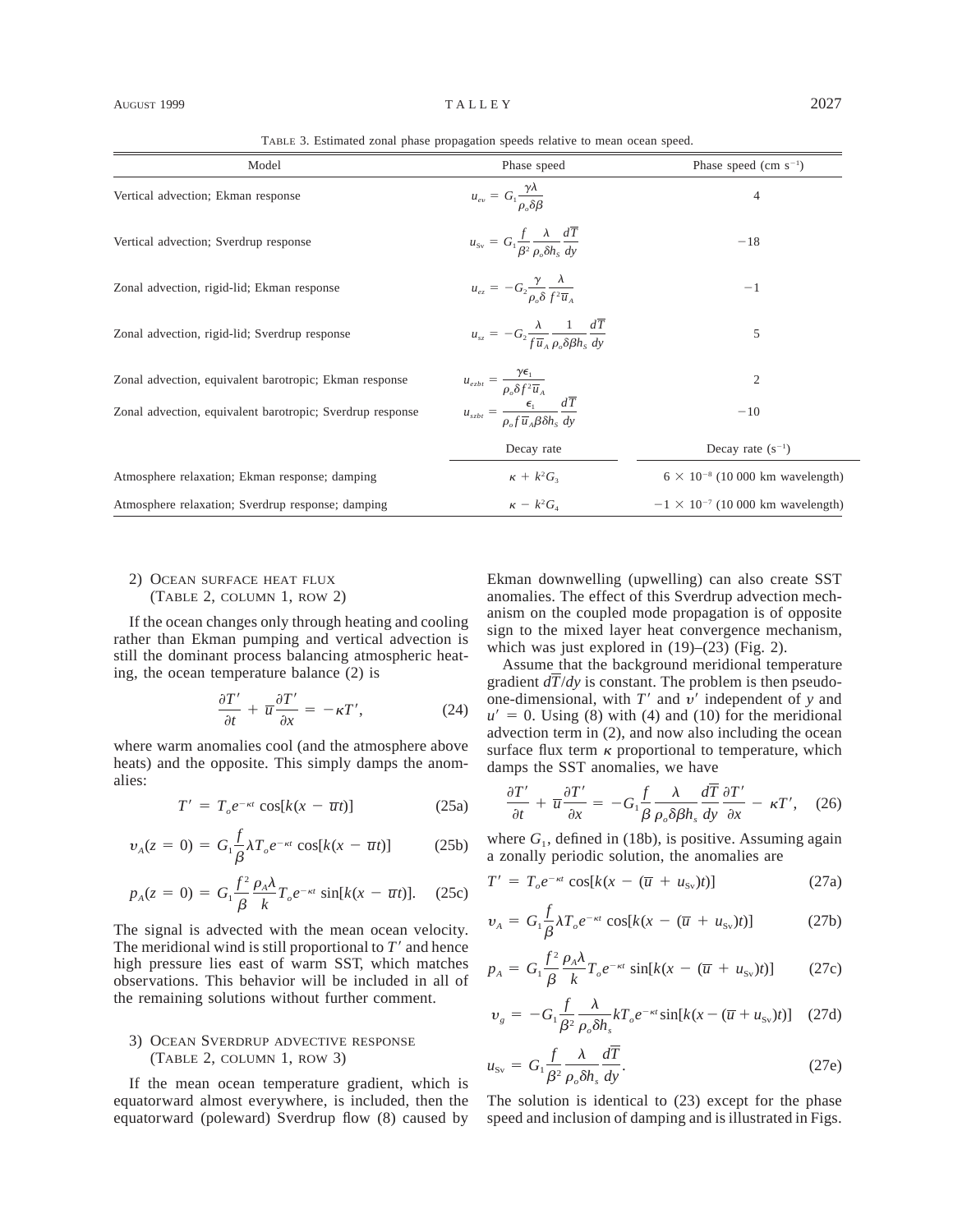3a and 4, using the Sverdrup response arrows. The wind remains poleward over warm and equatorward over cold SST anomalies. This creates Ekman pumping (suction) and equatorward (poleward) ocean Sverdrup transport east of warm (cold) SST. This advects cold (warm) water into the ocean east of warm (cold) SST anomalies. Therefore the mode propagates westward relative to the mean ocean flow  $\overline{u}$  since  $u_{sv}$  is negative for both the Southern and Northern Hemispheres. The phase speed is  $-18$  cm s<sup>-1</sup> for the parameters chosen in Table 3 (section 3f).

If the initial conditions were truly two-dimensional, with temperature anomalies limited in the meridional direction, then there would also be anomalous zonal winds giving rise to meridional Ekman flow,  $v_E'$ . If the temperature anomalies were symmetric in the north– south direction and the background meridional temperature gradient uniform (both of which are fairly reasonable first-order assumptions), the meridional Ekman advection would accomplish two things: pumping under high pressure and suction under low, as already modeled above, and strengthening the meridional gradient of  $T'$ under high pressure regions and weakening it in the low pressure regions. That is, it would be frontogenetic under highs and frontolytic under lows. This might have some effect on the atmospheric circulation, but it likely would not be as important as a simple advection of warm or cold water.

## *c. Atmosphere: Zonal advection balancing heating*

Next is considered separately the result of balancing heating in the atmosphere by zonal advection in (13):

$$
\overline{u}_A \frac{\partial \theta'}{\partial x} = \overline{u}_A \frac{f \theta_o}{g} \frac{\partial v_A}{\partial z} = Q_A = \lambda T' \sin(\pi z / H_A) \quad (28)
$$

using thermal wind (9). If the zonal mean wind  $\overline{u}_A$  is uniform and heating is chosen as in (15), (28) yields

$$
v_A = V_o(x, y, t) - G_2 \frac{\lambda}{f \overline{u}_A} T'(x, y, t) \cos(\pi z / H_A)
$$
  

$$
w_A = W_o + V_o z - G_2 \frac{H_A}{\pi} \frac{\lambda}{f \overline{u}_A} T'(x, y, t) \sin(\pi z / H_A)
$$
  

$$
G_2 = \frac{g}{\theta_o} \frac{H_A}{\pi}.
$$
 (29)

The signs of the meridional wind anomaly at the ground and hence the SLP anomaly depend on the unknown function  $V<sub>o</sub>$ . If the rigid boundary conditions (16) are applied to the vertical velocity, then  $V_o = W_o = 0$ . The vertical velocity structure is somewhat counterintuitive, with sinking in heating regions and rising in cooling regions. This is required by the vorticity balance, the relation between vertical shear of  $v_A$  and heating, and the rigid boundary conditions. The surface wind is equatorward over warm SST and poleward over cold (Figs.



FIG. 5. Solution for zonal advection balancing heating in the atmosphere, with rigid upper and lower boundary conditions (16). This solution does not match any observed SST–SLP phasing. Units are arbitrary. (a) Heating  $Q_A$ , vertical velocity  $w_A$ , and meridional wind  $v_A$  with signs appropriate directly above a maximum positive SST anomaly. (b) Anomalies of SST  $\overline{T}$ <sup>'</sup>, SLP  $p_A$ , meridional surface wind  $v_A$ , and Ekman pumping  $w_E$ . Positive  $w_E$  (upwelling) cools SST directly, while poleward Sverdrup flow in the same location warms SST.

3b and 5). A low pressure anomaly lies downstream of warm SST, which is opposite to observations of all decadal modes.

## 1) OCEAN HEAT CONVERGENCE RESPONSE (TABLE 2, COLUMN 2, ROW 1)

If the ocean response to the meridional wind anomaly is through Ekman heat convergence only, then from (4) and (10)

$$
w_E = -G_2 \frac{\lambda}{\rho_o f^2 \overline{u}_A \delta} \frac{\partial T'}{\partial x}
$$

$$
\frac{\partial T'}{\partial t} + (\overline{u} + u_{ez}) \frac{\partial T'}{\partial x} = -\kappa T'
$$

$$
u_{ez} = -G_2 \frac{\gamma}{\rho_o \delta} \frac{\lambda}{f^2 \overline{u}_A}, \qquad (30)
$$

where  $u_{ez}$  is negative definite. A zonally periodic solution is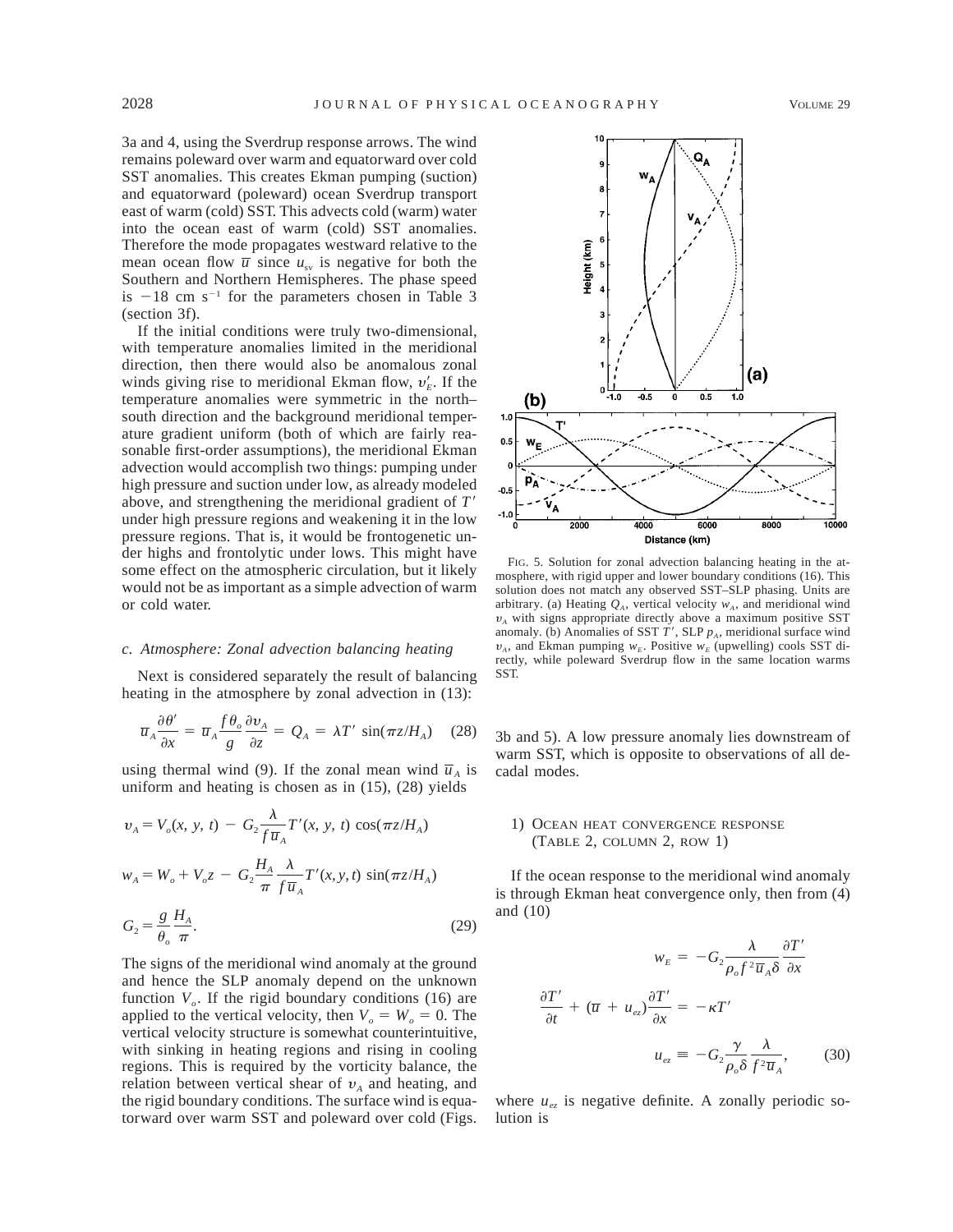$$
T' = T_e e^{-\kappa t} \cos\{k[x - (\overline{u} + u_{ez})t]\}
$$
 (31a)

$$
v_{A}(z=0) = -G_{2} \frac{\lambda}{f \overline{u}_{A}} T_{o} e^{-\kappa t} \cos\{k[x - (\overline{u} + u_{e z})t]\} (31b)
$$

$$
p_A(z=0) = -G_2 \frac{\rho_A \lambda}{f \overline{u}_A k} T_o e^{-\kappa t} \sin\{k[x - (\overline{u} + u_{ez})t]\}.
$$
\n(31c)

The atmosphere pressure anomaly is low east of warm SST. Under the low SLP, Ekman upwelling causes cooling, which therefore results in westward propagation at speed  $u_{ex}$  relative to the mean ocean flow. The meridional winds are strongest directly over the anomalies because the zonal atmospheric temperature gradient must be largest there.

# 2) OCEAN SVERDRUP RESPONSE (TABLE 2, COLUMN 2, ROW 3)

If the ocean's Sverdrup response to Ekman pumping advects the background meridional temperature gradient *dT*/*dy,* then

$$
\frac{\partial T'}{\partial t} + (\overline{u} + u_{sz}) \frac{\partial T'}{\partial x} = -\kappa T'
$$

$$
u_{sz} \equiv -G_2 \frac{\lambda}{f \overline{u}_A} \frac{1}{\rho_o \delta \beta h_s} \frac{d\overline{T}}{dy}.
$$
(32)

The solution for  $T'$ ,  $v_A$ , and  $p_A$  is identical to (31) with  $u_{ez}$  replaced by  $u_{sz}$ . East of a warm SST anomaly, SLP is low, there is Ekman upwelling, and poleward Sverdrup advection of warm water. Therefore the warm anomaly propagates eastward.

## 3) EQUIVALENT BAROTROPIC ATMOSPHERE (TABLE 2, COLUMN 3)

Can zonal advection in the atmosphere lead to the correct spatial relation between SST and SLP anomalies? Qiu and Jin (1997) assumed an equivalent barotropic response in the atmosphere, which they assumed to be dominated by zonal advection. They did not apply the rigid boundary conditions. If a rigid lid is not imposed at  $z = H_A$  and we make an ad hoc choice of  $V_0$ in (29) such that the meridional wind is in the same direction at all heights and increases upward, for example,

$$
V_o(x, y, t) = (\varepsilon_1 + G_2 \lambda) \frac{1}{f \overline{u}_A} T'(x, y, t), \quad (33)
$$

where  $\varepsilon_1$  is a positive constant with units m<sup>2</sup> s<sup>-3</sup> K<sup>-1</sup>. then the surface wind is poleward over warm SST and high SLP lies to the east of warm SST (Figs. 3a and 6), as observed. The opposite is true if the zonal wind anomaly is chosen to be minimum at the top and maximum at the ground. Assuming Ekman heat convergence (Table 2, column 3, row 1) rather than Sverdrup re-



FIG. 6. Solution for zonal advection balancing heating in the atmosphere, with an ad hoc equivalent barotropic assumption with velocity of the same sign increasing upward. This produces the correct spatial phase for the ACW, North Pacific decadal, and North Atlantic interannual modes but requires a nonrigid vertical velocity boundary condition at the tropopause. Units are arbitrary. (a) Heating  $Q_A$ , vertical velocity  $w_A$ , and meridional wind  $v_A$  with signs appropriate directly above a maximum positive SST anomaly. (b) Anomalies of SST *T'*, SLP  $p_A$ , meridional surface wind  $v_A$ , and Ekman pumping  $w_E$ . Positive  $w_E$  (upwelling) cools SST directly, while poleward Sverdrup flow in the same location warms SST.

sponse in the ocean, the surface wind anomaly, the ocean Ekman pumping, and the SST anomaly equation are

$$
v_A(z=0) = \frac{\varepsilon_1}{f \overline{u}_A} T'
$$
 (34a)

$$
w_E = \frac{\varepsilon_1}{\rho_o f^2 \overline{u}_A \delta} \frac{\partial T'}{\partial x} \qquad (34b)
$$

$$
\frac{\partial T'}{\partial t} + (\overline{u} + u_{\text{ex}}) \frac{\partial T'}{\partial x} = -\kappa T', \tag{34c}
$$

where the propagation speed relative to the mean ocean flow

$$
u_{ezbt} = \frac{\gamma \varepsilon_1}{\rho_o \delta f^2 \overline{u}_A}
$$

is positive definite. A wave solution is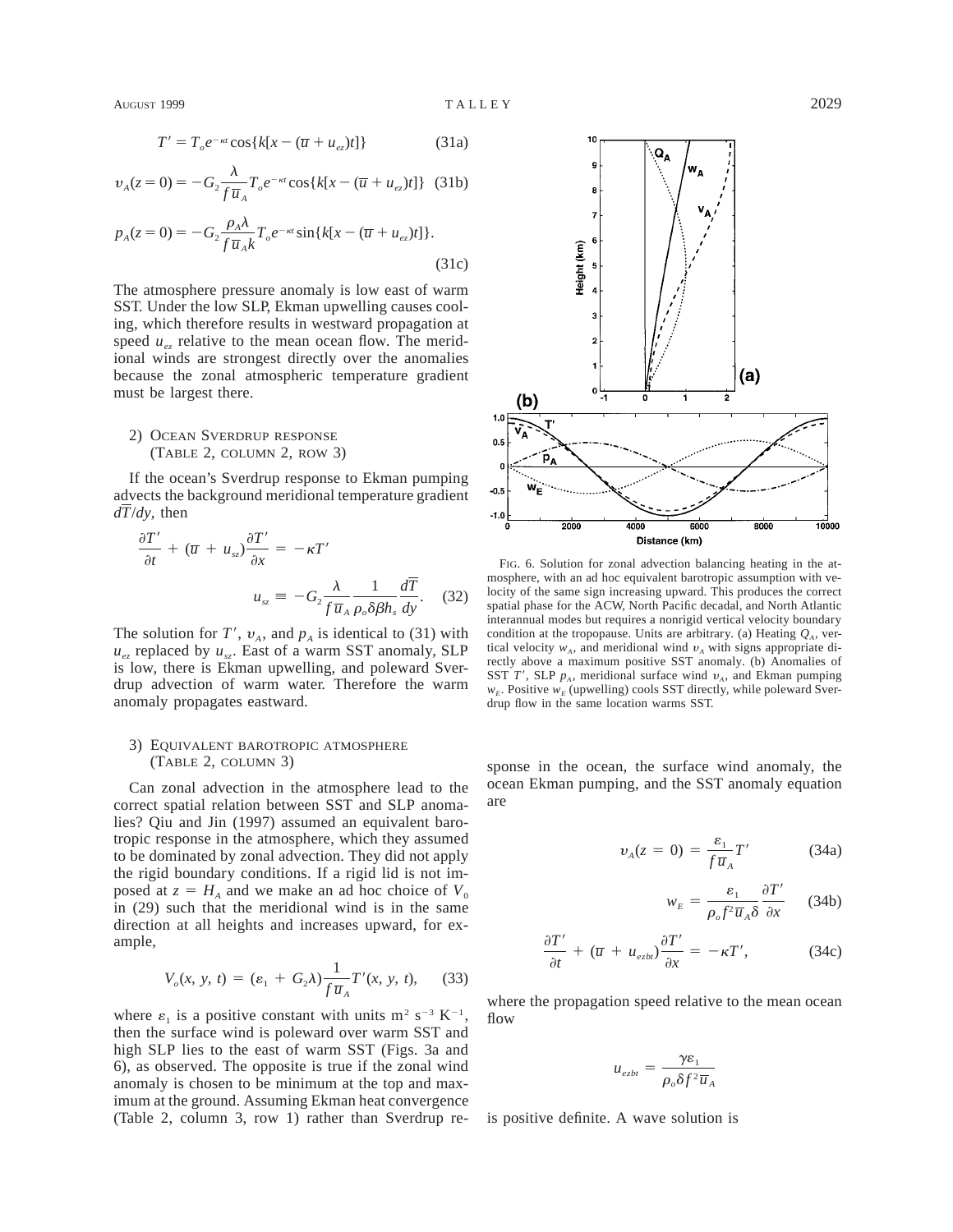$$
T' = T_o e^{-\kappa t} \cos\{k[x - (\overline{u} + u_{exbt})t]\} \qquad (35a)
$$

$$
v_A(z=0) = \frac{\varepsilon_1}{f \overline{u}_A} T_o e^{-\kappa t} \cos\{k[x - (\overline{u} + u_{\text{ex}})t]\} \quad (35b)
$$

$$
p_A(z=0) = \rho_A \frac{\varepsilon_1}{\overline{u}_A k} T_o e^{-\kappa t} \sin\{k[x - (\overline{u} + u_{\varepsilon z b t})t]\}.
$$
\n(35c)

The anomaly propagates eastward faster than the mean ocean flow. This enhancement results from the Ekman pumping response to meridional wind anomalies (and not from the mean zonal wind). The meridional winds are strongest directly over the SST anomalies because of the mean zonal wind, which moves the atmosphere's temperature anomaly downstream of the SST anomaly. With this ad hoc equivalent barotropic choice for  $v_A$ , high surface pressure is found east of warm SST, as observed; this is also true at all heights in the troposphere, with wind anomalies increasing with increasing height. If instead the surface wind had been chosen to be westward, reducing to zero wind at the tropopause, then low surface pressure would be found east of warm SST.

If an ocean Sverdrup advective response is assumed in this ad hoc equivalent barotropic model and ocean surface fluxes are included (Table 2, column 3, row 3), the solution is identical to  $(35)$ , with  $u_{exbt}$  replaced by

$$
u_{szbt} = \frac{\varepsilon_1}{\rho_o f \overline{u}_A \beta \delta h_s} \frac{dT}{dy}
$$
  

$$
v_g = \frac{\varepsilon_1}{\rho_o f^2 \overline{u}_A \beta \delta h_s} kT_o e^{-\kappa t} \sin\{k[x - (\overline{u} + u_{szbt})t]\},
$$
(36a-b)

where  $v_{\rho}$  is the meridional Sverdrup surface flow. Since *dT*/*dy* and *f* are of opposite sign in both hemispheres,  $u_{szt}$  is negative. For this solution a high SLP east of warm SST causes Ekman pumping and equatorward Sverdrup flow of cold water. This results in westward propagation of the mode.

In this subsection we have seen that the SLP–SST phase relation depends again on the dominant atmospheric response, whereas the direction of propagation depends on the ocean response (since the time dependence is in the ocean temperature evolution). With rigid boundaries at the ground and tropopause, a low SLP anomaly is found east of high SST. Smagorinsky (1953) used the same rigid boundary conditions and his solutions, which include all of the terms together in the temperature equations, show such a response, suggesting that zonal advection in the atmosphere is an important part of his overall solution. The meridional wind anomaly reverses at midtroposphere and the solution is baroclinic. However, the observed interannual/decadal modes have high SLP east of warm SST and an equivalent barotropic atmosphere. If the latter assumption is made and the boundary conditions on vertical velocity

are disregarded, then it is possible to find a zonal advective solution that matches the observations.

## *d. Atmosphere: Meridional advection balancing heating*

A third two-term choice from the atmosphere's temperature equation (13) is between meridional advection of the mean meridional temperature gradient and heating:

$$
v_A \frac{d\theta}{dy} = Q_A(x, y, z, t). \tag{37}
$$

Using (15) for  $Q_A$  and the vorticity equation (12), we obtain

$$
v_A = \frac{\lambda}{d\overline{\theta}/dy} T'(x, y, t) \sin(\pi z/H_A)
$$
  

$$
w_A = W_o - \frac{\beta \lambda}{f d\overline{\theta}/dy} \frac{H_A}{\pi} T' \cos(\pi z/H_A). \quad (38)
$$

This two-term balance is not well posed since it is not possible to apply both boundary conditions (16) for  $w_4$ with only one unknown. Because the mean temperature decreases toward the poles, this balance produces equatorward winds, bringing cold air into heating regions and poleward winds over cooling regions, which is the opposite from the observations. Also note that for this form (15) of  $Q_4$ , the wind is zero at the ground, although it might be reasonable to assume that for a less idealized choice, the wind could be in the same direction at the ground as at all other heights. Finally, much of this term in a full model could be canceled by a portion of the zonal advection term. Thus for several reasons it appears unlikely that a dominant balance between the meridional advective atmosphere term and heating holds. The remainder of this solution is not presented here, and it is not included in Table 2.

### *e. Atmosphere: Relaxation to heating*

A final two-term choice for the atmosphere's temperature equation (13) is between heating and damping:

$$
0 = Q_A - r\theta'. \tag{39}
$$

Of all solutions presented herein, this one appears to be the most appropriate for the North Atlantic decadal mode. The meridional wind anomaly from the thermal wind relation (9b) is then

$$
\frac{\partial v_A}{\partial z} = \frac{g}{f \theta_o} \frac{1}{r} \frac{\partial Q_A}{\partial x}.
$$
 (40)

Using the sinusoidal form  $(15)$  for  $Q<sub>A</sub>$ ,  $(40)$  yields

$$
v_A = V_o - G_2 \frac{\lambda}{fr} \frac{\partial T'}{\partial x} \cos(\pi z / H_A)
$$
  

$$
w_A = W_o + \frac{\beta}{f} V_o z - G_2 \frac{\beta \lambda}{f^2 r} \frac{H_A}{\pi} \frac{\partial T'}{\partial x} \sin(\pi z / H_A), \quad (41)
$$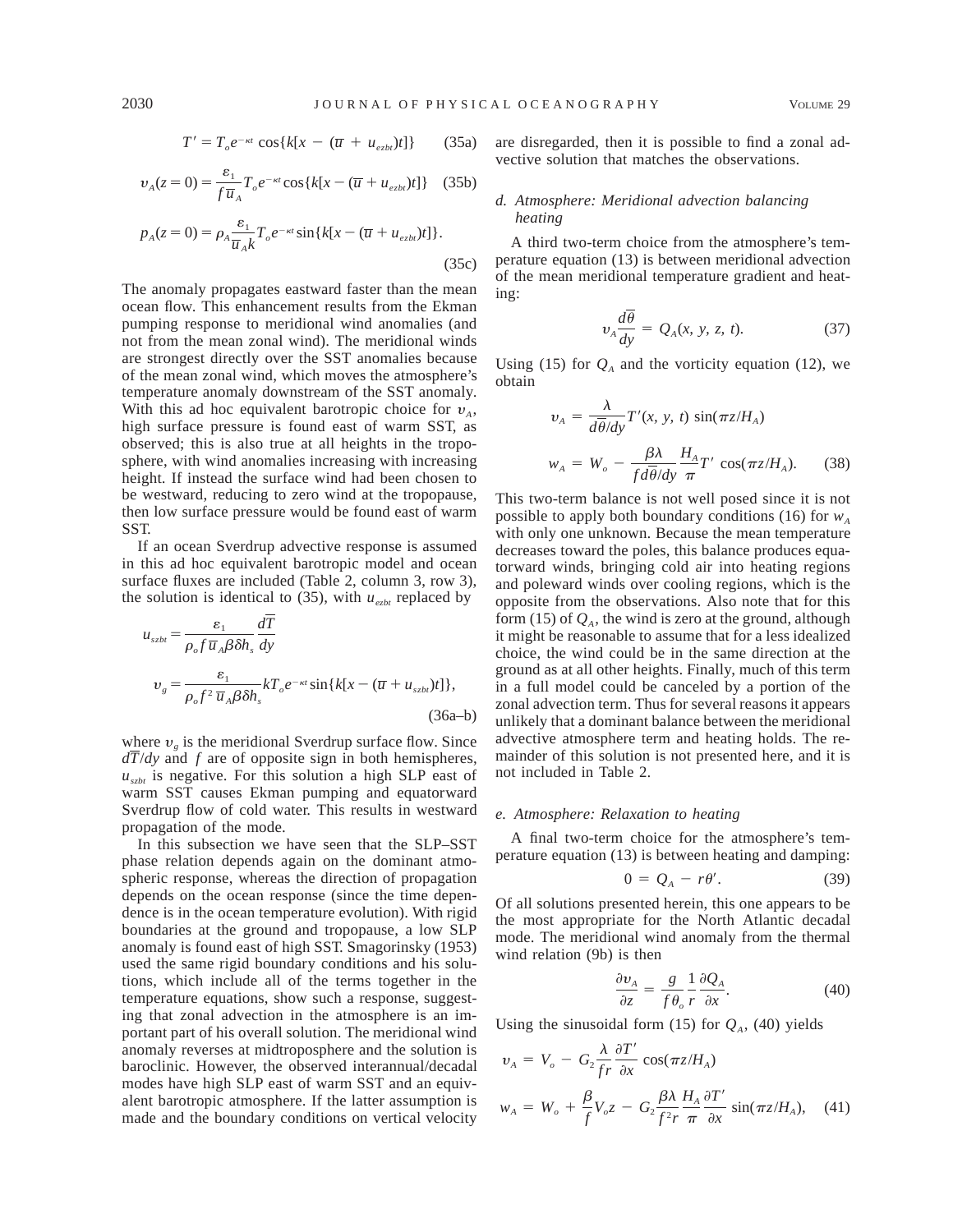

FIG. 7. Solution for relaxation to heating in the atmosphere. This solution produces the correct SST–SLP phasing for the North Atlantic decadal mode. Units are arbitrary. (a) Heating  $Q<sub>A</sub>$ , vertical velocity  $w_A$ , and meridional wind  $v_A$ . The sign for  $Q_A$  is appropriate directly above the maximum positive SST anomaly, and signs for  $w_A$  and  $v_A$ are appropriate half a wavelength to the east [see (b) and Fig. 3c]. (b) Anomalies of SST *T'*, SLP  $p_A$ , meridional surface wind  $v_A$ , and Ekman pumping  $w_E$ . Positive  $w_E$  (upwelling) cools SST directly, while poleward Sverdrup flow in the same location warms SST.

Distance (km)

where  $T'$  is the surface temperature and the positive constant  $G_2$  is defined in (29). The boundary conditions (16) yield  $V_0 = W_0 = 0$ . Here we find poleward wind east of warm SST and equatorward wind east of cold SST, hence low SLP over warm SST and high SLP over cold SST (Figs. 3c and 7). This is similar to Kushnir and Held's (1996) observation for a decadal North Atlantic mode.

# 1) OCEAN EKMAN HEAT CONVERGENCE (TABLE 2, COLUMN 4, ROW 1)

The equation for SST evolution (2) retaining the heat convergence term and including surface heat flux as well is

$$
\frac{\partial T'}{\partial t} + \overline{u} \frac{\partial T'}{\partial x} = G_3 \frac{\partial^2 T'}{\partial x^2} - \kappa T'
$$

$$
G_3 = \frac{G_2 \lambda}{\rho_o f \delta r} \frac{\gamma}{f}, \tag{42}
$$

where  $G_3$  is positive. A zonally periodic solution to (41) and (42) is

$$
T' = T_o e^{-\kappa_1 t} \cos[k(x - \overline{u}t)]
$$
  
\n
$$
v_A = G_2 \frac{\lambda}{fr} k T_o e^{-\kappa_1 t} \sin[k(x - \overline{u}t)]
$$
  
\n
$$
p_A = -G_2 \rho_A \frac{\lambda}{r} T_o e^{-\kappa_1 t} \cos[k(x - \overline{u}t)]
$$
  
\n
$$
\kappa_1 = \kappa + G_3 k^2.
$$
\n(43)

This mode is advected at the mean ocean flow speed. The ocean surface flux term  $(\kappa)$  damps the mode, as before. The atmosphere's relaxation response also causes decay due to the displacement of the meridional wind anomaly with respect to the SST anomaly, which means that the Ekman pumping anomaly is in phase with and reducing the SST anomaly. In section 3f it is seen that the additional decay term can be somewhat larger than the basic decay.

# 2) OCEAN SVERDRUP RESPONSE (TABLE 2, COLUMN 4, ROW 3)

If the ocean has a Sverdrup advection response to Ekman pumping, rather than mixed layer heat convergence, then (41) and (8) yield

$$
\frac{\partial T'}{\partial t} + \overline{u} \frac{\partial T'}{\partial x} + G_4 \frac{\partial^2 T'}{\partial x^2} = -\kappa T'
$$

$$
G_4 \equiv -\frac{G_2 \lambda}{\rho_o f \delta r} \frac{1}{\beta h_s} \frac{dT}{dy}, \quad (44)
$$

where  $G_4$  is positive definite since the signs of the meridional temperature gradient and Coriolis parameter are opposite in each hemisphere. The solution is identical to (43) but with  $G_3$  replaced by  $-G_4$ :

$$
T' = T_o e^{-\kappa_2 t} \cos[k(x - \overline{u}t)]
$$
  
\n
$$
\kappa_2 = \kappa - G_4 k^2.
$$
 (45)

Because the Sverdrup flow advects cold (warm) water into cold (warm) SST anomalies, this mode can grow if the advection effect is larger than the ocean heat flux damping—that is, if  $\kappa_2$  is negative. This is the only complete solution presented in this paper that can grow without external forcing. In section 3f, the growth rate is evaluated and can be on the order of 100 days. Incomplete solutions for basins with western and eastern boundaries, presented in section 4, also have positive feedback and growth. If western and eastern boundaries were included with this solution, the western boundary current anomalies would create negative feedback, hence decay which could be offset by growth due to midbasin ocean Sverdrup response (45).

## 3) OCEAN SURFACE HEAT FLUX (DAMPING) (TABLE 2, COLUMN 4, ROW 2)

If the ocean temperature balance is (24), the solution is identical to (43) but with damping due to the ocean's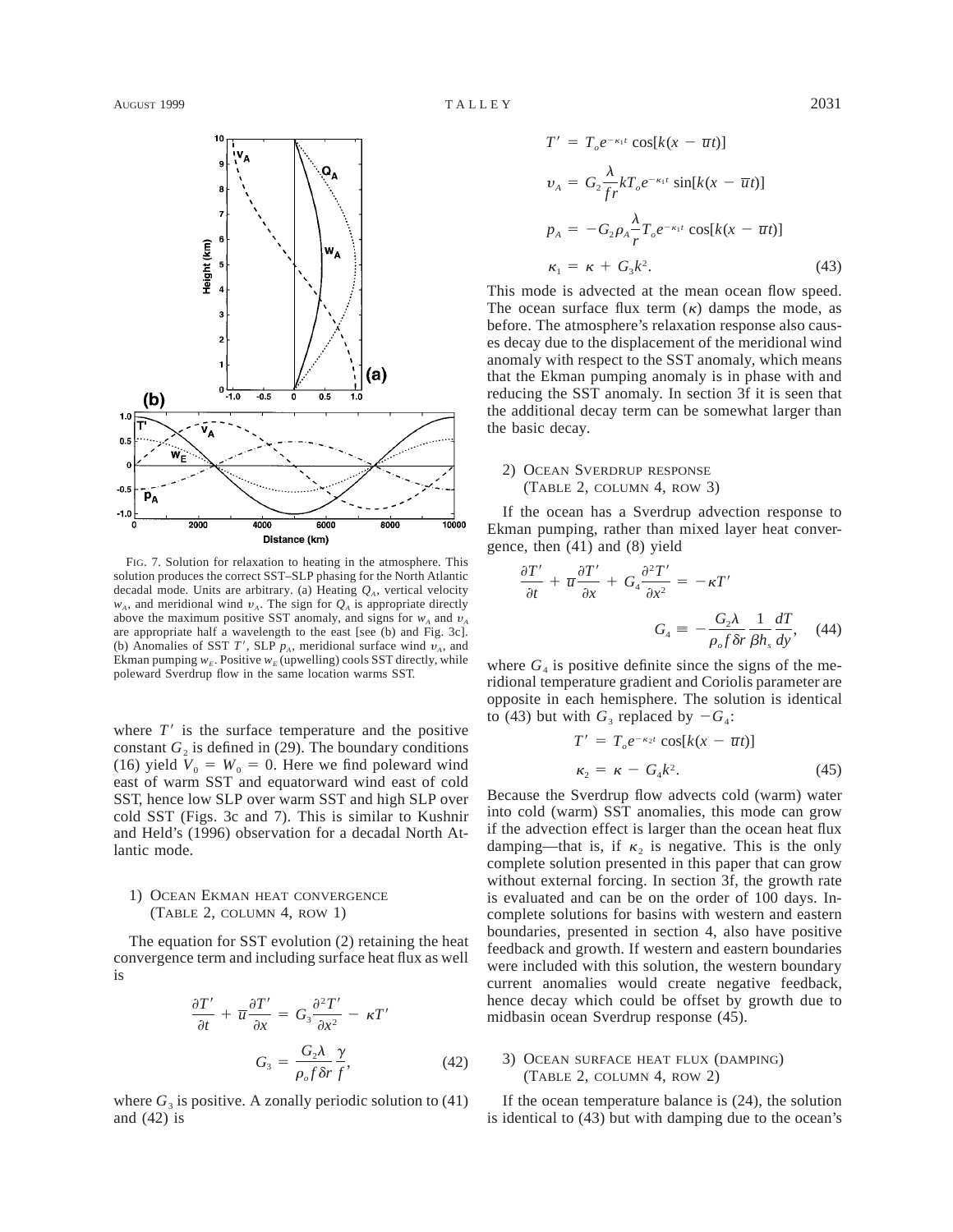

FIG. 8. Eastward geostrophic velocity at the sea surface relative to the ocean bottom, across the Antarctic Circumpolar Current (ACC) along 150°W (central Pacific), 88°W (eastern Pacific), and in Drake Passage, based on World Ocean Circulation Experiment sections P16, P19, and A21. The ACC is located between the heavy dots, based on water property changes (not shown). The mean eastward speed for the ACC for each section is given.

 $\kappa$  alone. Thus low SLP lies over high SST, with both the atmosphere and ocean temperatures responding passively to the heat flux from one to the other.

# *f. Phase speeds and timescales for zonally periodic solutions*

Each of the solutions given above yields a phase speed for the coupled mode relative to the mean ocean flow. Since the purpose of these models is to understand a set of possible mechanisms through the simplest balances (in the usual sense of linear stability analyses), good correspondence between the predicted and observed propagation speeds should not be expected. The predicted propagation directions (west or east) are robust. The order of magnitude should be about right.

It is not clear what ''mean'' ocean zonal velocity is relevant for these relatively large-scale anomalies. The full latitude range of the eastward Antarctic Circumpolar Current includes two or three narrow bands of 30–50 cm  $s^{-1}$  embedded in much weaker eastward flow, as illustrated in Fig. 8 with several World Ocean Circulation Experiment hydrographic sections crossing the ACC in the Pacific from 150°W to Drake Passage. Peak speeds are 40 cm  $s^{-1}$  and mean speeds are 5–10 cm  $s^{-1}$ . The observed Antarctic circumpolar wave anomaly speed of  $6-8$  cm s<sup>-1</sup> is of the same order as the average eastward flow speed and much lower than the peak frontal speeds, arguing for either stationarity or westward propagation of the mode relative to the mean ocean flow. Eastward flow in the North Atlantic and North Pacific currents is similarly banded.

Table 3 summarizes the phase speeds of the various zonally periodic modes based on parameter choices listed in Table 1. A latitude of  $45^{\circ}$  was chosen. All phase speeds are less than 20 cm  $s^{-1}$  and most are smaller than  $5-10$  cm  $s^{-1}$ , which is of the same order as the mean flow speed of the Antarctic Circumpolar Current (see section 3g below). The observed ACW and North Pacific SST–SLP spatial offset is produced by the models with vertical advection balancing heating in the atmosphere and with zonal advection balancing heating with an ad hoc equivalent barotropic assumption. With an ocean Sverdrup response, the ACW propagates westward for both of these models. Therefore the observed ACW propagation speed cannot be used to differentiate between these two models. Since the Sverdrup response produces westward propagation, it is the more likely oceanic mechanism than mixed layer heat convergence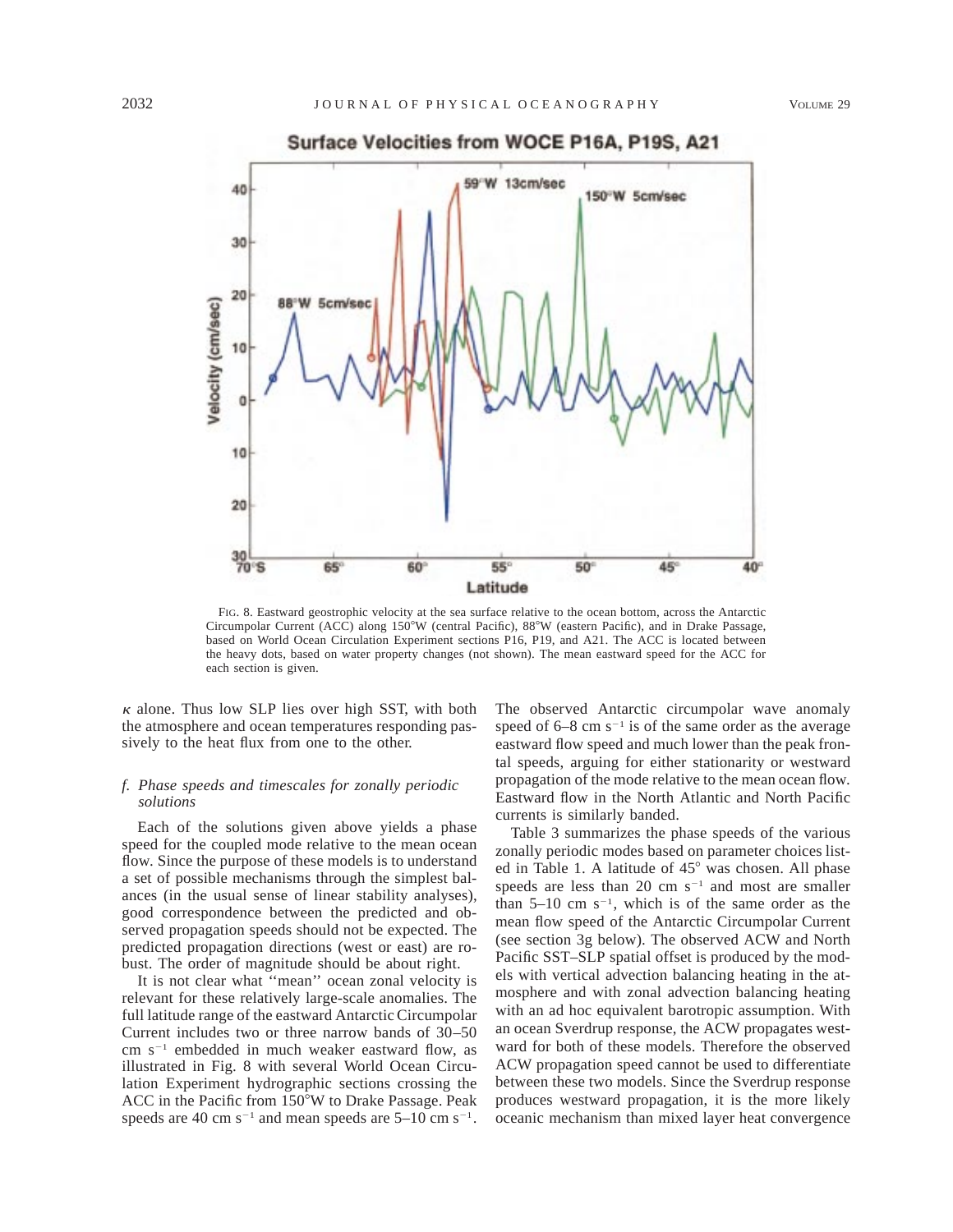response since the latter produces eastward phase speeds.

The balance that appears to dominate the North Atlantic decadal mode is local adjustment of the atmosphere's temperature to heating (relaxation). This mode propagates with the mean flow speed in these zonally periodic solutions and grows if a Sverdrup response is assumed in the ocean. The *e*-folding time for the mode (Table 3) is about 100 days for a 10 000-km wavelength, which is appropriate for the North Atlantic where the half-wavelength is about 5000 km.

### *g. Summary of zonally periodic solutions*

Two scenarios for interannual to decadal midlatitude modes have been observed: 1) warm SST anomaly with high SLP anomaly lying to the east (ACW, North Pacific decadal mode, North Atlantic interannual mode), and 2) low SLP lying above warm SST (North Atlantic decadal mode) (references cited in the introduction). These behaviors can be produced through simple balances without resorting to the complications of instabilities or remote forcing.

The spatial relation of SST and SLP anomalies is given in the models by the dominant balance chosen for the atmosphere's temperature balance. Vertical advection (adiabatic heating) balancing diabatic heating and zonal advection of temperature anomalies balancing diabatic heating (with an ad hoc and hence troubling assumption of an equivalent barotropic atmosphere) both produce the observed SST–SLP offset for the first scenario. If the North Atlantic decadal mode were zonally periodic, then the most appropriate dominant balance would be relaxation of the atmosphere's temperature to local heating, as noted by Kushnir and Held (1996). This solution grows and so could maintain itself against damping.

The eastward phase speed of the modeled modes depends on choice of the ocean mechanism. Predicted phase speeds are within the range of the observed mode propagation speeds, which do not differ much from the mean flow speed. The one growing solution has an *e*folding timescale of about 100 days, which is encouraging.

The vertical structure of the modes in the atmosphere is a potential diagnostic. However, the models here are so idealized that matching vertical structure is very tentative. Most are ''baroclinic'' in the sense of winds and SLP anomaly sign reversing in the upper troposphere relative to the lower. In the zonal advection/heating model, an equivalent barotropic structure (winds of same sign and increasing upward) had to be imposed to produce the observed SST–SLP relation, but it is not clear that the required disregard of boundary conditions is physically correct. W. White and S. -C. Chen (1997, personal communication) showed from observations that relative vorticity should not be neglected in the upper troposphere. When they included upper-troposphere relative vorticity in a model with a vertical advective/heating balance in the atmosphere, the observed coupled mode behavior at the ground was retained and, moreover, an equivalent barotropic atmosphere was produced.

Little is gained in this simple zonally periodic model by adding zonal channel boundaries or confining the anomalies to a limited meridional region. As mentioned above, the main addition to the solution would be meridional SST frontogenesis (formation of a zonal front) under high SLP and SST frontolysis under low SLP. These do not change the gross sense of location of the SST anomalies and SLP anomalies relative to each other.

The wavelength of the coupled mode is not determined by any of these solutions. It must be imposed externally or through the true, more complicated nonlinear dynamics including instability (e.g., Qiu and Jin 1997). One possibility is that the timescale is set by external forcing, such as propagation of the ENSO signal southward in the Pacific (Peterson and White 1998) or that the space scale is set externally [as invoked by Saravanan and McWilliams (1998)] perhaps through an intrinsic Pacific–South American mode (Christoph et al. 1998). The time and space scales are related through whatever dispersion relation is most applicable or the space scale is set by the basin scales in the Northern Hemisphere and by the two (Pacific and Atlantic/Indian) gyres of the Southern Hemisphere; then advection and Rossby wave propagation set the timescale (Latif and Barnett 1994; Cessi 1999).

## **4. Tendencies in bounded basins of the Northern Hemisphere**

In the Northern Hemisphere the continental boundaries preclude the zonally periodic, propagating coupled mode described in section 3. Nevertheless, the decadal North Pacific and interannual North Atlantic modes show high (low) SLP centered east of warm (cold) SST, as in the circumpolar wave. Thus one might look to the vertical advective atmosphere and either Sverdrup or Ekman response in the ocean for basic balances in these modes. The North Atlantic decadal mode appears most like the atmosphere relaxation mode of section 3e, which also includes growth if an oceanic Sverdrup response is assumed.

What are some possible effects of boundaries on these modes? Negative feedback arises from increased transport of cold waters into the eastern subtropical gyre in the case of a warm SST anomaly in the west (Chelton and Davis 1982; Miller et al. 1994). These are subducted and advected around the gyre (Zhang and Levitus 1997; Deser et al. 1996). Westward baroclinic Rossby wave propagation also carries the uplifted thermocline signal from the eastern boundary (Latif and Barnett 1994; Jin 1997; Cessi 1999, among others). Both of these have timescales of more than a decade.

Short-term oceanic adjustment to the winds created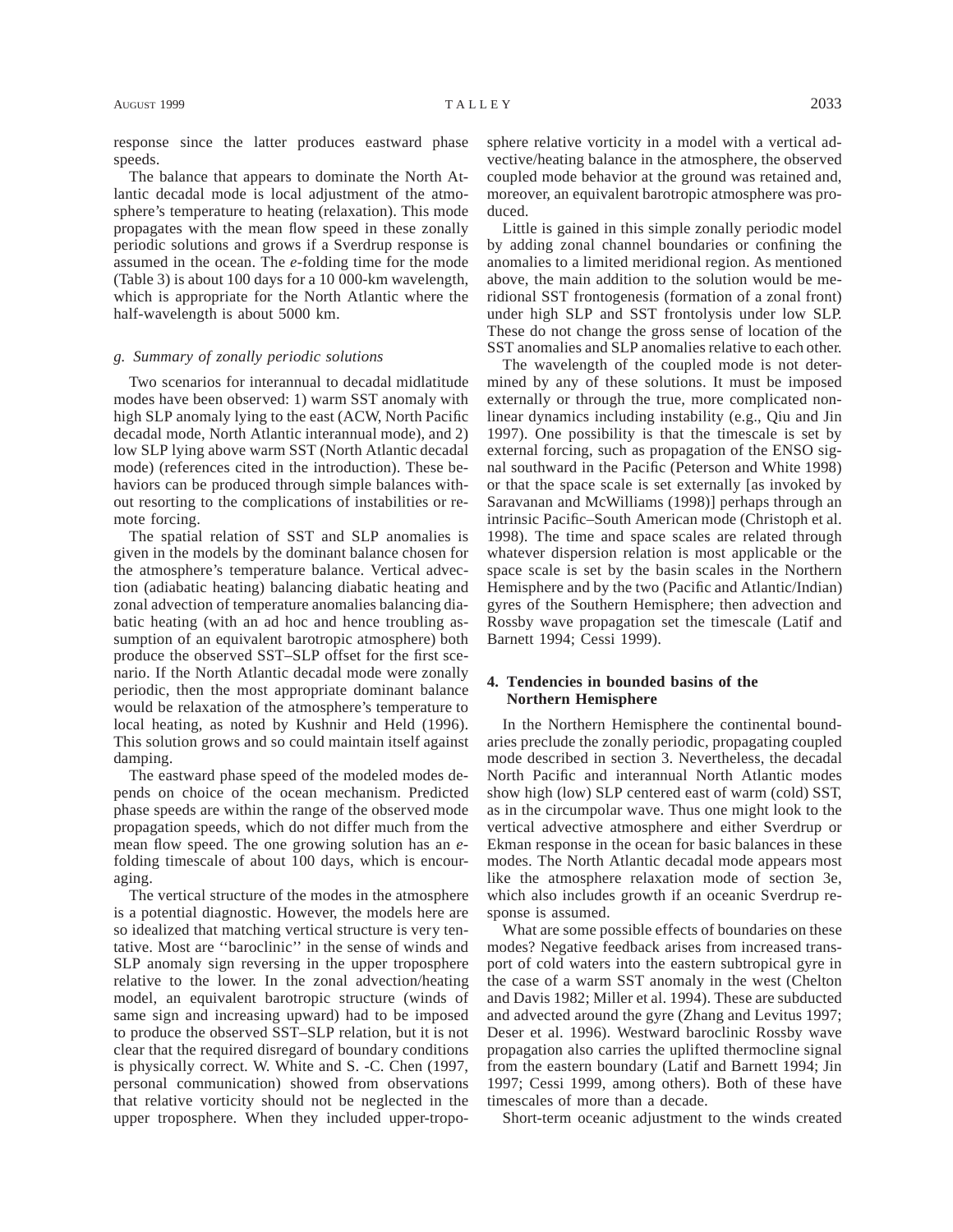

FIG. 9. Idealized bounded basin coupled mode assuming vertical advection balancing heating in the atmosphere. This solution is likely relevant for the North Pacific decadal mode. (a) Mean western boundary current transport (blue solid) based on mean Sverdrup transport. Anomalous western boundary current transport (blue dashed), assuming the SST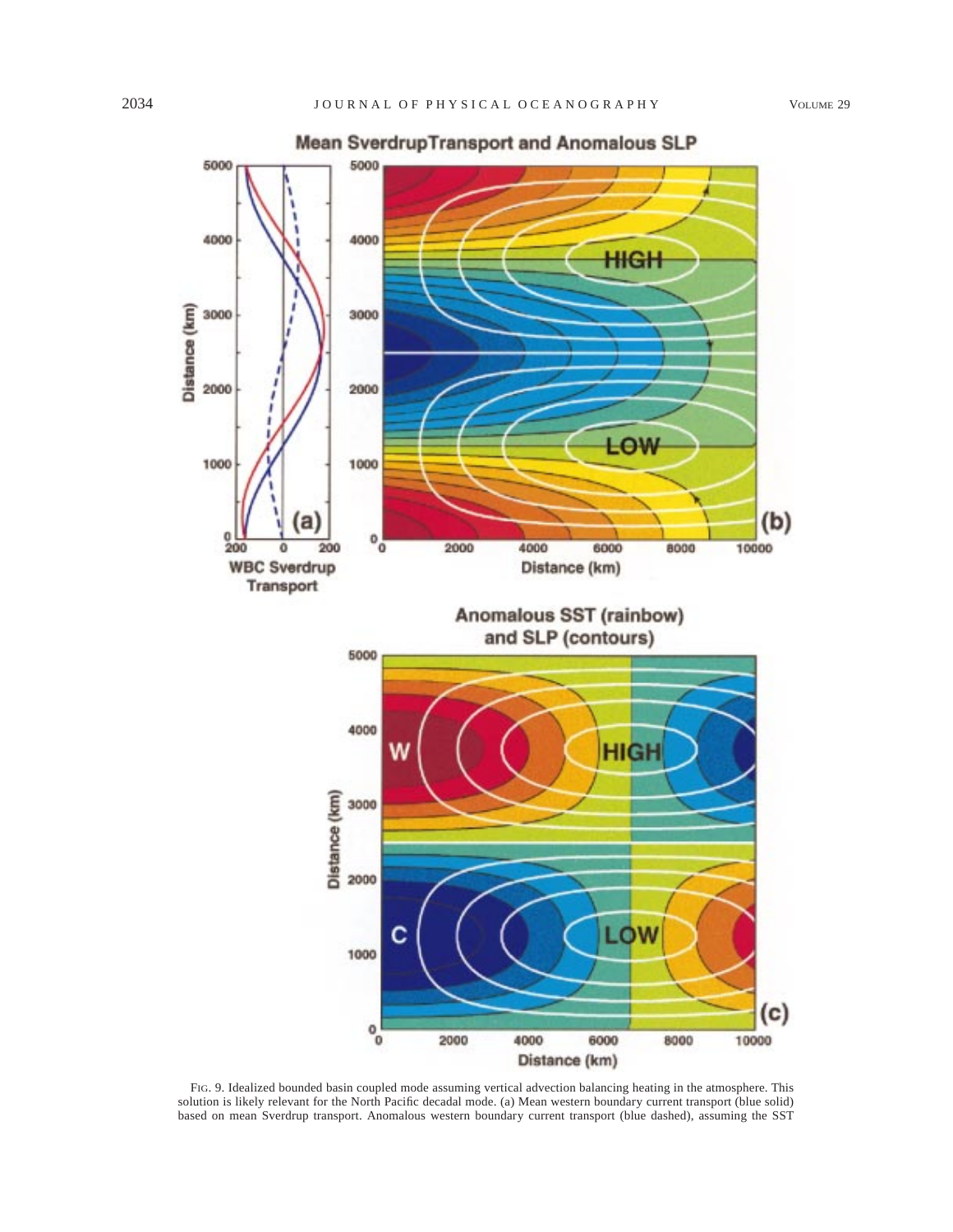by anomalous SST can result in positive feedback, as described here. Barotropic adjustment of gyre transport to anomalous winds, with a timescale of one to two months for the North Pacific, could change the western boundary current strength and hence affect the anomalous SST in the western regions. Justification for shortterm adjustment can be drawn from observations of the Oyashio strength relative to the Sverdrup transport of the North Pacific subpolar gyre (Sekine 1988; Hanawa 1995). The negative feedback leading to an oscillation would still be provided by the much longer baroclinic/ advective adjustment as suggested by Latif and Barnett (1994).

The dominant pattern of SST anomaly in the North Pacific (e.g., Tanimoto et al. 1993) and its associated SLP anomaly is shown in schematic form in Fig. 1a. Consider here the Sverdrup transport anomaly associated with these anomalies and its effect on the western boundary current strengths. Assume the vertical advective atmosphere balance described in section 3b (column 1 in Table 2) since this produces the observed SST– SLP offset. An idealized mean circulation (Fig. 9b) is based on the observed zonally averaged wind stress curl; the western boundary current strength based on the mean idealized Sverdrup transport is shown in Fig. 9a. A simple sinusoidal SST pattern that mimics most of the observed SST anomaly features is used for ease of solution:

$$
T' = T_o \cos \left( a \pi x / L_x \right) \sin \left( 2 \pi y / L_y \right); \qquad (46)
$$

 $L<sub>x</sub>$  and  $L<sub>y</sub>$  are the zonal and meridional basin widths (10 000 km and 5000 km for the North Pacific in Fig. 9), and the factor *a* allows the western anomalies to extend eastward across the gyre (see Fig. 9c). For Fig. 9, *a* was chosen to be 0.75. The associated meridional wind anomaly is calculated from (18), the SLP anomaly from thermal wind (9), the geostrophic zonal wind anomaly from the SLP anomaly, and the Sverdrup transport anomaly from the meridional wind anomaly:

$$
v_A(z=0) = -\frac{f\lambda G_1}{\beta}T_o \cos(a\pi x/L_x) \sin(2\pi y/L_y)
$$
  

$$
\overline{\Psi}_{sv} + \Psi'_{sv} = \Psi_o(L_x - x) \cos(2\pi y/L_y) + \frac{f\lambda G_1}{\delta\beta^2}T_o\left(1 + \frac{4L_x^2}{a^2L_y^2}\right) [\cos(a\pi x/L_x) - \cos(a\pi)] \sin(2\pi y/L_y), \quad (47)
$$

where  $\Psi_{sv}$  is the Sverdrup transport streamfunction (mean and anomaly) and  $\Psi$ <sub>o</sub> is the amplitude of the mean streamfunction. A warm SST anomaly  $(T_0 > 0)$ leads to an increase in the subtropical gyre's western boundary current strength and a northward displacement of its separation latitude, based on Sverdrup transport (Fig. 9a). There is a concomitant weakening of the subpolar gyre's boundary current (Labrador Current/Oyashio). Thus a high SLP anomaly might bring more warm water into the western part of the gyre. This provides a positive feedback, strengthening the subtropical circulation further and enhancing the warm SST anomaly. Two associated positive feedbacks would also arise from the northward shift of the westerlies and storm track: reduced vertical mixing and reduced southward Ekman transport in the western boundary current separation region.

If the effect of surface heat fluxes on SST is considered, an enhanced high pressure reduces ocean heat loss in the western basin due to the increase in moistureladen, warm winds there, while an enhanced low pressure increases ocean heat loss due to increase in cold, dry winds (Cayan 1992). These also create positive feedback with a short timescale.

For the decadal North Atlantic mode, for which the most likely mechanism of section 3 was relaxation of the atmosphere's temperature to the local heating, producing a low SLP over a warm SST, this type of barotropic adjustment reduces the basic SST anomaly. However, a growth mechanism in midbasin due to Sverdrup transport of the mean temperature gradient was described above in section 3e and could possibly maintain this mode against some damping and negative feedback.

#### **5. Summary**

The purpose of this work was to see what can be learned about the observed relations between SST, SLP, and meridional wind stress anomalies through simple,

←

anomaly pattern shown in (c). Total western boundary current transport (red). Note that the Kuroshio transport is increased, the Oyashio transport decreased, and the separation point is shifted northward. (b) Mean Sverdrup transport (color: reds are positive and blues are negative) and anomalous SLP. (c) Anomalous SST (color) and associated anomalous SLP (white contours). Reds are positive (W) and blues are negative (C). In (b) and (c) the upper SLP central closed contour is a high and the lower closed contour is a low, associated with this SST anomaly pattern.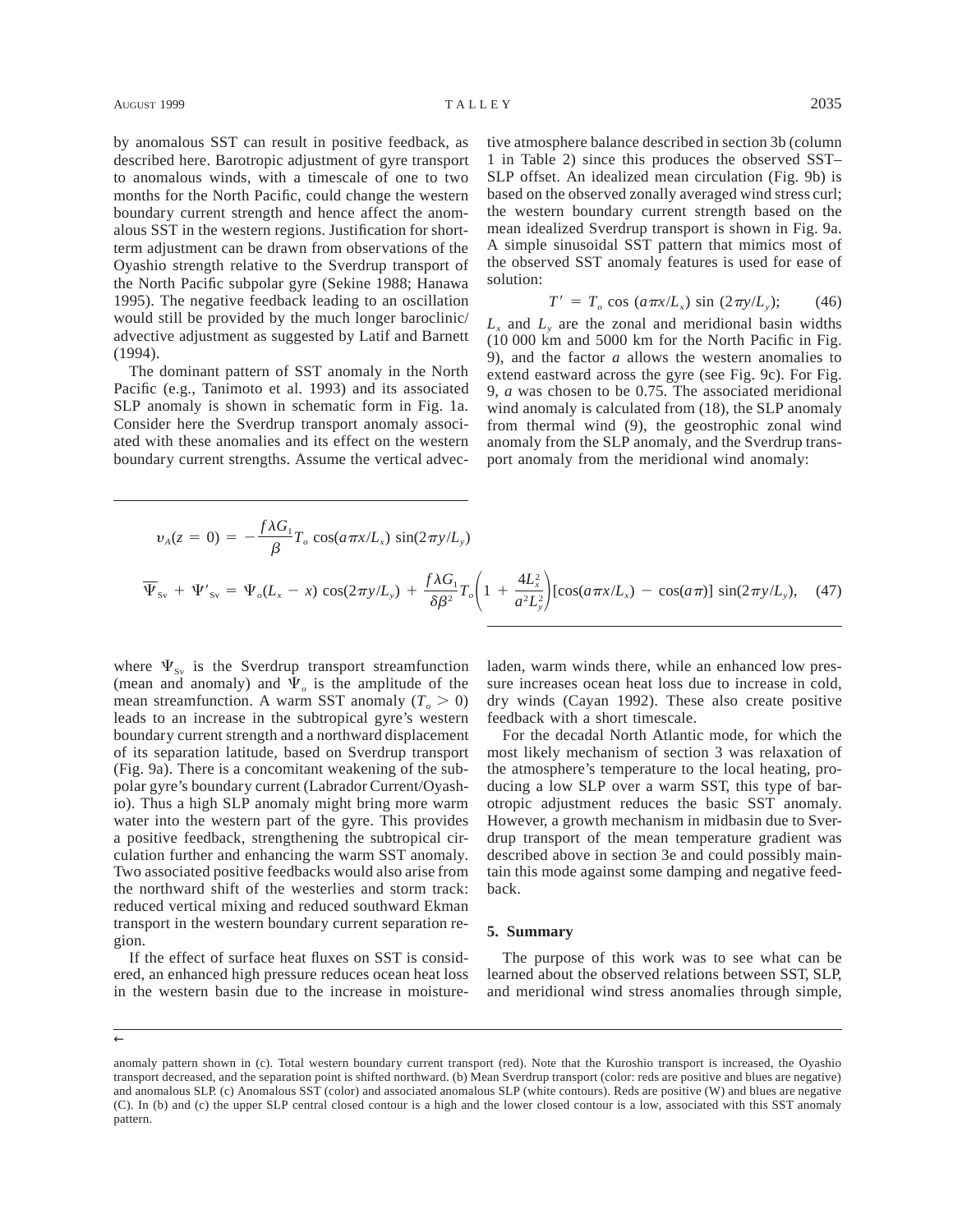local atmosphere–ocean coupling. Scale analysis showed that the temporal evolution of the slow coupled modes is based in the ocean's temperature equation, as was also found by Neelin (1991) for slow equatorial coupled modes. The spatial relation between the ocean and atmosphere fields is determined by the atmosphere's temperature equation. Newtonian cooling in the ocean damps the mode in all cases, whereas the equivalent term in the atmosphere can result in either damping or growth depending on other processes present.

Based on these exercises and upper-ocean observations relevant to climate (Miller and Schneider 1998), a useful linear framework for the circumpolar wave and North Pacific decadal and North Atlantic interannual modes appears to be an ocean Sverdrup response acting on the ocean's mean meridional temperature gradient, coupled to an atmosphere that has a Sverdrup response to vertical advection. If the atmosphere is assumed to be equivalent barotropic with nonzero wind in the same direction at the ground as aloft, an assumption that requires disregarding a rigid vertical boundary condition at the tropopause, then advection of the atmospheric temperature anomalies by the mean zonal wind can also produce the desired result.

For the North Atlantic decadal mode, with low SLP lying above warm SST (Kushnir and Held 1996), the simple model with atmosphere temperature responding directly to local heating appears most appropriate. If the ocean responds through Sverdrup transport changes in midbasin, then a local positive feedback could be possible.

For the North Pacific decadal and North Atlantic interannual modes, positive feedback within the midlatitude subtropical/subpolar gyre is likely on a short timescale corresponding to barotropic adjustment of the circulation and western boundary current strength to the wind stress anomalies resulting from the anomalous SST. Other positive feedbacks arise from these wind anomalies as well. Negative feedback providing an oscillation is most likely through slow baroclinic or advective adjustment, as described in a number of previous works (e.g., Latif and Barnett 1994).

The analysis presented here is meant to complement and not replace the many analyses showing the importance of tropical forcing on the midlatitudes through teleconnections. For the models of section 3, which best correspond to the circumpolar wave, external forcing or local instability are required to maintain the anomalies in the face of dissipation. Karoly (1989) shows the wave train patterns from the tropical Pacific to the Southern Hemisphere, suggesting remote forcing of the latter. Peterson and White (1998) demonstrate that the circumpolar wave anomalies appear to be stronger in the Pacific than in the Atlantic and Indian Oceans and suggest that the El Niño signal arising in the western tropical Pacific propagates to the Southern Ocean through an atmospheric teleconnection, thus providing a potential ongoing forcing to sustain the anomalies. Christoph et al.

(1998) suggest that the intrinsic midlatitude mode of the Southern Hemisphere (Pacific–South American pattern) is significant, although its own sources are not clear. Remote forcing is also operative and may be critical in the midlatitude Northern Hemisphere (Hoskins and Karoly 1981; Trenberth and Hurrell 1994; Lau and Nath 1996; Zhang et al. 1996).

These simple models were presented in the same sense as linear stability analyses. The mechanisms revealed in them are robust, but likely not comprehensive due to the lack of more complicated wave dynamics, stochastic forcing, nonlinearity, remote forcing, and upper-ocean stratification/subduction. Some of these are included in work by the models of Jin (1997), Qiu and Jin (1997), and Saravanan and McWilliams (1998) in which there are still major simplifications in the physics. All of these simplified treatments allow greater understanding of the numerical models that are most often used, but whose complexity may make difficult the identification of simple mechanisms at the heart of the coupled modes.

*Acknowledgments.* This work was catalyzed by lectures by W. White and R. Peterson, who were helpful in initial discussions of the model. The reviewers' comments, which led to significant expansion of the work, are gratefully acknowledged. The work was supported through the NOAA Joint Institute for Marine Observations Consortium for Climate Research.

#### REFERENCES

- Cayan, D. R., 1992: Latent and sensible heat flux anomalies over the northern oceans: Driving the sea surface temperature. *J. Phys. Oceanogr.,* **22,** 859–881.
- Cessi, P., 1999: Thermal feedback on wind stress as a contributing cause of cimate variability. *J. Climate,* in press.
- Chelton, D. B., and R. E. Davis, 1982: Monthly mean sea-level variability along the west coast of North America. *J. Phys. Oceanogr.,* **12,** 757–784.
- Christoph, M., T. P. Barnett, and E. Roeckner, 1998: The Antarctic Circumpolar Wave in a coupled ocean–atmosphere GCM. *J. Climate,* **11,** 1659–1672.
- Clement, A. C., R. Seager, M. A. Cane, and S. E. Zebiak, 1996: An ocean dynamical thermostat. *J. Climate,* **9,** 2190–2196.
- Davis, R. E., 1976: Predictability of sea level pressure anomalies over the North Pacific Ocean. *J. Phys. Oceanogr.,* **8,** 233–246.
- Deser, C., and M. L. Blackmon, 1995: On the relationship between tropical and North Pacific sea surface temperature variations. *J. Climate,* **8,** 1677–1680.
- , J. A. Alexander, and M. S. Timlin, 1996: Upper ocean thermal variations in the North Pacific during 1970–1991. *J. Climate,* **9,** 1840–1855.
- Gill, A. E., 1980: Some simple solutions for heat-induced tropical circulations. *Quart. J. Roy. Meteor. Soc.,* **106,** 447–462.
- Graham, N. E., T. P. Barnett, R. Wilde, U. Schlese, and L. Bengtsson, 1994: On the roles of tropical and midlatitude SSTs in forcing interannual to interdecadal variability in the winter Northern Hemisphere circulation. *J. Climate,* **7,** 1416–1441.
- Hanawa, K., 1995: Southward penetration of the Oyashio water system and the wintertime condition of midlatitude westerlies over the North Pacific. *Bull. Hokkaido Natl. Fish. Res. Inst.,* **59,** 103– 120.